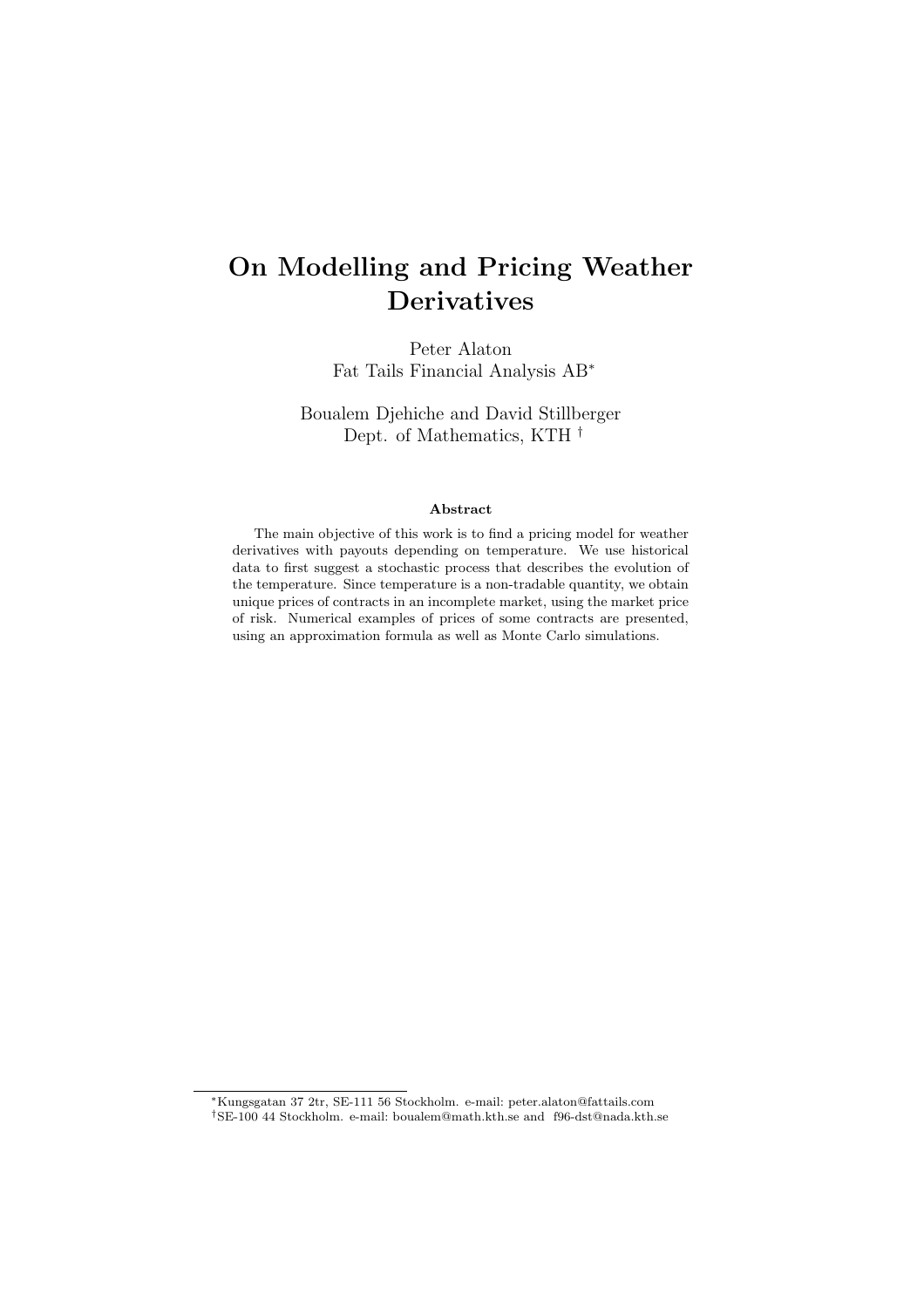# 1 Introduction

The weather has an enormous impact on business activities of many kinds. The list of businesses subject to weather risk is long and includes, for example, energy producers and consumers, supermarket chains, the leisure industry and the agricultural industries. But it is primarily the energy sector that has driven the demand for weather derivatives and has caused the weather risk management industry to now evolve rapidly. The main aim of this paper is to find a pricing model for weather derivatives. These are financial contracts with payouts that depend on the weather in some form. The underlying variables can be for example temperature, humidity, rain or snowfall. Since the most common underlying variable is temperature, only temperature based derivatives will be considered here.

There are a number of factors behind the growth of the weather derivatives market. One of these is the deregulation of the energy markets. Energy producers have for a long time been able to see that energy prices are highly correlated with the weather. In a competitive market the energy producers can no longer set the prices so that they will not suffer from "bad" weather. Trading weather derivatives has become a way for these companies to hedge their risks. Another key factor is that the capital markets and the insurance markets have come closer to each other. There has been a growth in recent years in the number of catastrophe bonds issued, and the Chicago Board of Trade (CBOT) has introduced catastrophe options. Weather derivatives seem to be a logical extension of this. People are now beginning to realize that they can no longer blame low profits on the weather. Now that weather derivatives have been introduced there is a possibility to hedge a company's cash-flow against "bad" weather.

In Section 2, we give a short overview of the market of weather drivatives. In Section 3, we will focus on finding a stochastic process that describes the evolution of the temperature. We find that an Ornstein-Uhlenbeck process is appropriate. The unknown parameters in the model are estimated using historical temperature data. Since we have only discrete observations the estimation of some parameters in the model is based on the use of martingale estimation functions, proposed by Bibby & Sørensen. Section 4 is devoted to pricing contracts with temperature as the underlying. As temperature is a non-tradable quantity we have to consider the market price of risk in order to obtain unique prices of the contracts. Finally, numerical examples of prices of some contracts, using an approximation formula as well as Monte Carlo simulations are presented in Section 5.

# 2 The market of weather derivatives

Until today approximately 3000 deals with a total value of \$5.5 billion have been made in the US weather derivatives market, whereas in Europe only about 100 weather deals worth £30 million have been completed (see Jain & Baile [7]).

The first transaction in the weather derivatives market took place in the US in 1997, see Considine [5]. The market was jump started during the El Niño<sup>1</sup>

 ${}^{1}$ El Niño is a periodic warming of the tropical Pacific ocean which affects weather around the world. Typical consequences of El Niño include increased rainfall in the southern US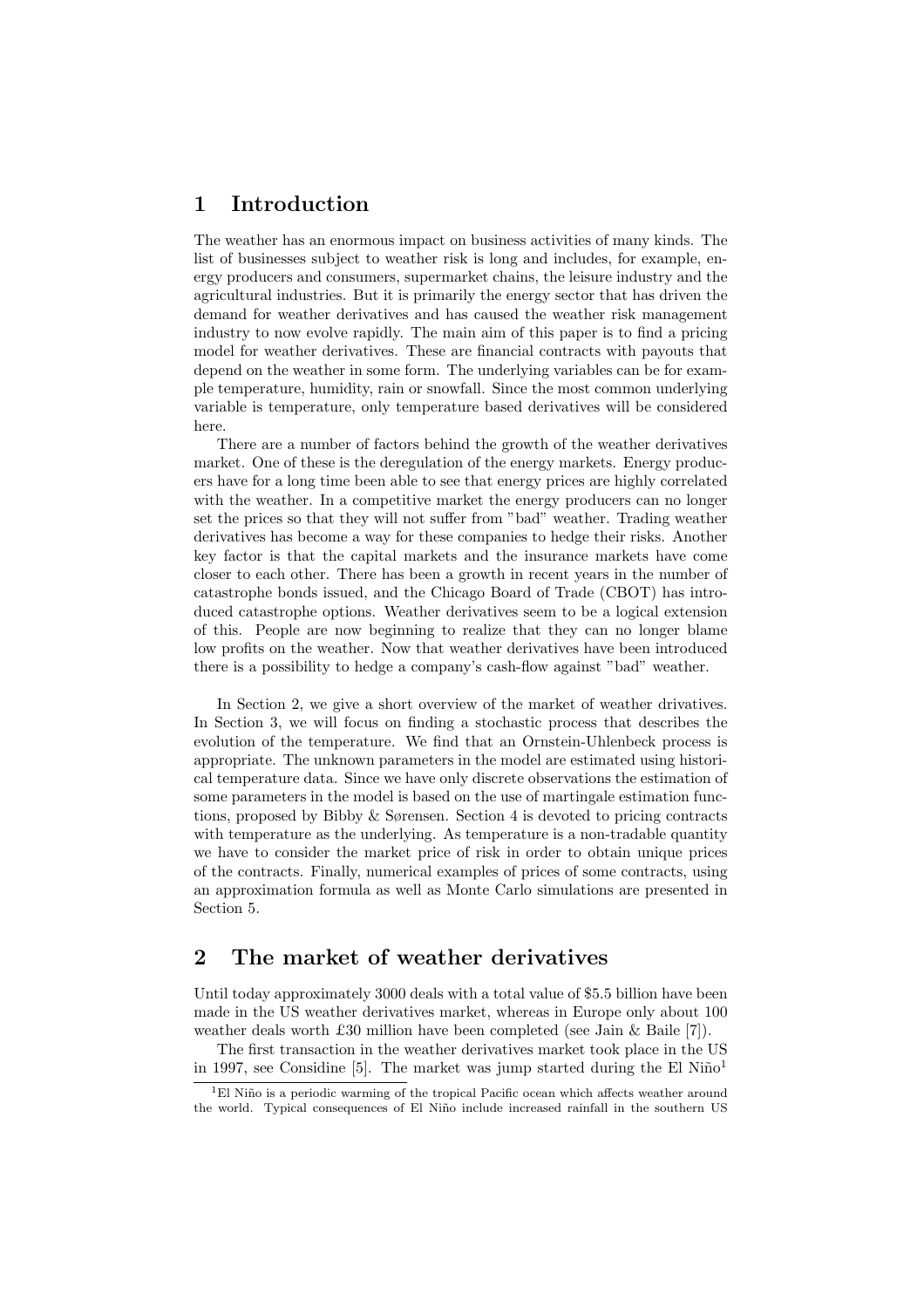winter of 1997-98, which was one of the strongest such events on record. This phenomenon received huge publicity in the American press. Many companies then decided to hedge their seasonal weather risk due to the risk of significant earnings decline.

After that the market for weather derivatives expanded rapidly and contracts started to be traded over-the-counter (OTC) as individually negotiated contracts. This OTC market was primarily driven by companies in the energy sector. To increase the size of the market and to remove credit risk from the trading of the contracts, the Chicago Mercantile Exchange (CME) started an electronic market place for weather derivatives in September 1999. This was the first exchange where standard weather derivatives could be traded. In Section 2.1.1 below we will look more closely at the type of contracts that are traded on the CME. Among the major market makers for the CME are Aquila Energy, Koch Energy Trading, Southern Energy, Enron and Castlebridge Weather Markets. All these firms are also active in the OTC market for weather derivatives.

There are probably not so many end-users trading contracts on the CME. It can rather be seen as a possibility for the market makers to hedge the positions they take when offering more specialized contracts to end-users.

This newly developed market for weather derivatives is currently not very liquid though. It seems like many companies have not yet established a hedging policy or even figured out their exposure to weather risk. This means that there is only a relatively small amount of contracts traded on the exchange, and the bid/offer spreads are quite large.

The European market has not developed as quickly as the US market, but there are a number of factors that indicate its growth potential. One of them is the fact that Europe's energy industry is not yet fully deregulated, and as deregulation spreads throughout the industry the volume in weather deals traded in Europe should increase. This will improve liquidity of the market and encourage new actors to enter.

When actors outside the energy sector become more interested in the weather derivatives market there will also be an enormous growth potential. As mentioned earlier there are companies in many different areas that are affected by the weather. When these companies start to look at the weather derivatives market for hedging purposes, increased liquidity as well as new products will probably follow.

Another key for the market to grow is the existence of standardised contracts. London International Financial Futures Exchange (LIFFE) is currently developing pan-European weather futures, which should increase the size of the overall weather derivatives market.

There are also some barriers that must be removed if the market is to grow. For example the quality and cost of weather data varies considerably across Europe. Companies that want to analyze their performance against historical weather data must often buy information from the national meteorological offices, and that could, in some countries, be quite expensive. It is also important that the quality of the weather data is good so that companies can rely on it when pricing derivatives.

and drought in the western Pacific. Winter temperatures in the north-central US states are typically higher than normal in El Niño years, and lower than normal in the south-east and south-west of the country.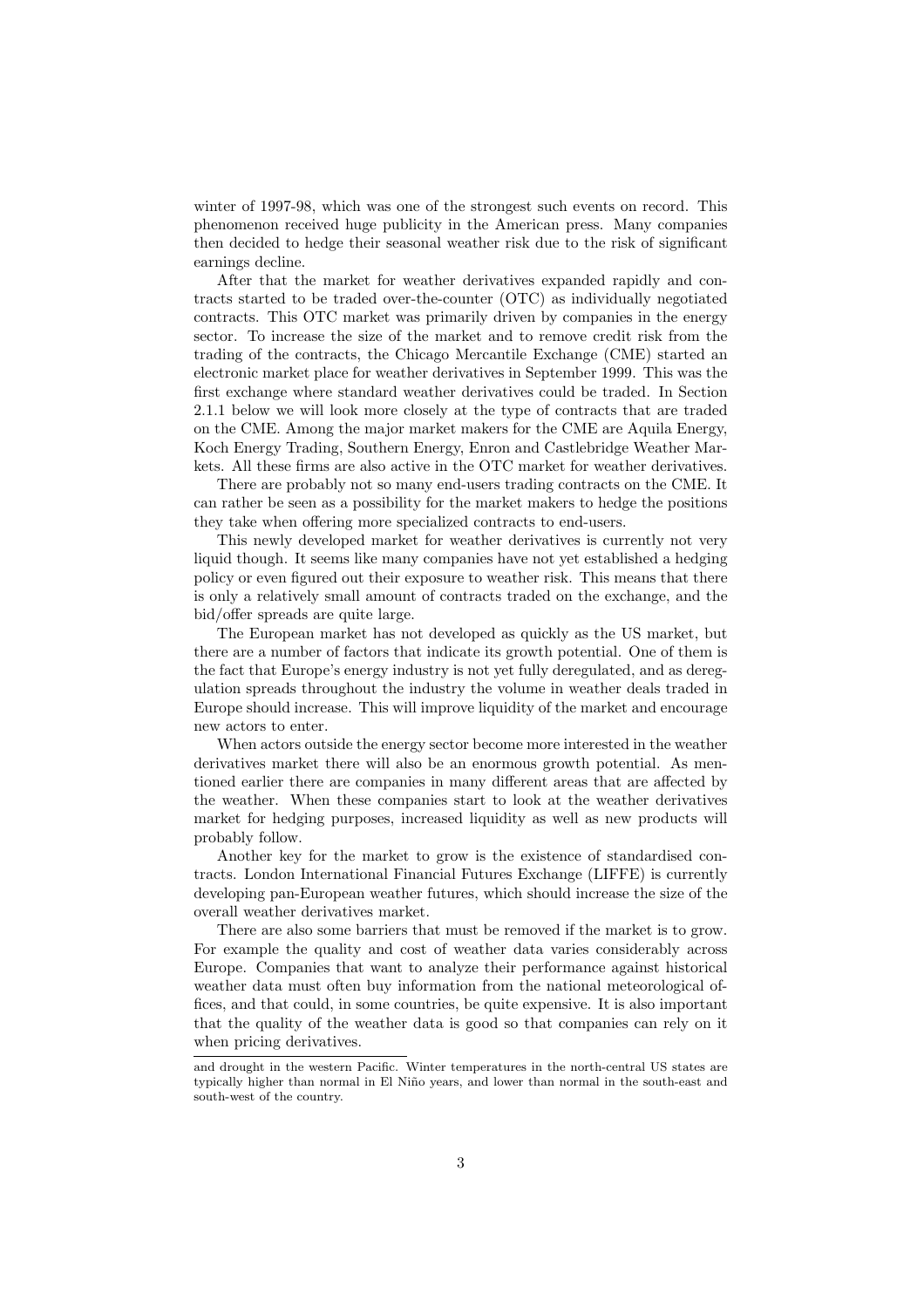#### 2.1 The contracts

Weather derivatives are usually structured as swaps, futures, and call/put options based on different underlying weather indices. Some commonly used indices are heating and cooling degree-days (See Definition 2.2), rain and snowfall. In this work we will only study the degree-days indices, because they are most often used.

We start with some basic definitions and terminology. When we from now on speak about the temperature we use the following definition.

**Definition 2.1 (Temperature)** Given a specific weather station, let  $T_i^{max}$ and  $T_i^{min}$  denote the maximal and minimal temperatures (in degrees Celsius) measured on day i. We define the temperature for day i as

$$
T_i \equiv \frac{T_i^{max} + T_i^{min}}{2}.\tag{2.1}
$$

As mentioned above, one important underlying variable for weather derivatives is the degree-day. This quantity is defined below.

**Definition 2.2 (Degree-days)** Let  $T_i$  denote the temperature for day i. We define the heating degree-days,  $HDD_i$  and the cooling degree-days,  $CDD_i$ , generated on that day as

$$
HDD_i \equiv \max\{18 - T_i, 0\},\tag{2.2}
$$

and

$$
CDD_i \equiv \max\{T_i - 18, 0\},\tag{2.3}
$$

respectively.

In Definition 2.2 above we see that the number of HDDs or CDDs for a specific day is just the number of degrees that the temperature deviates from a reference level. It has become industry standard in the US to set this reference level at  $65^{\circ}$  Fahrenheit (18 $^{\circ}$  C). The names heating and cooling degree days originate from the US energy sector. The reason is that if the temperature is below  $18^{\circ}$  C people tend to use more energy to heat their homes, whereas if the temperature is above  $18^{\circ}$  C people start turning their air conditioners on, for cooling.

Most temperature based weather derivatives are based on the accumulation of HDDs or CDDs during a ceratin period, usually one calender month or a winter/summer period. Typically the HDD season includes winter months from November to March and the CDD season is from May to September. April and October are often referred to as the "shoulder months".

### 2.1.1 The CME contracts

The CME offers trading with futures based on the CME Degree Day Index, which is the cumulative sum of daily HDDs or CDDs during a calendar month, as well as options on these futures. The CME Degree Day Index is currently specified for eleven US cities.

The HDD/CDD Index futures are agreements to buy or sell the value of the HDD/CDD Index at a specific future date. The notional value of one contract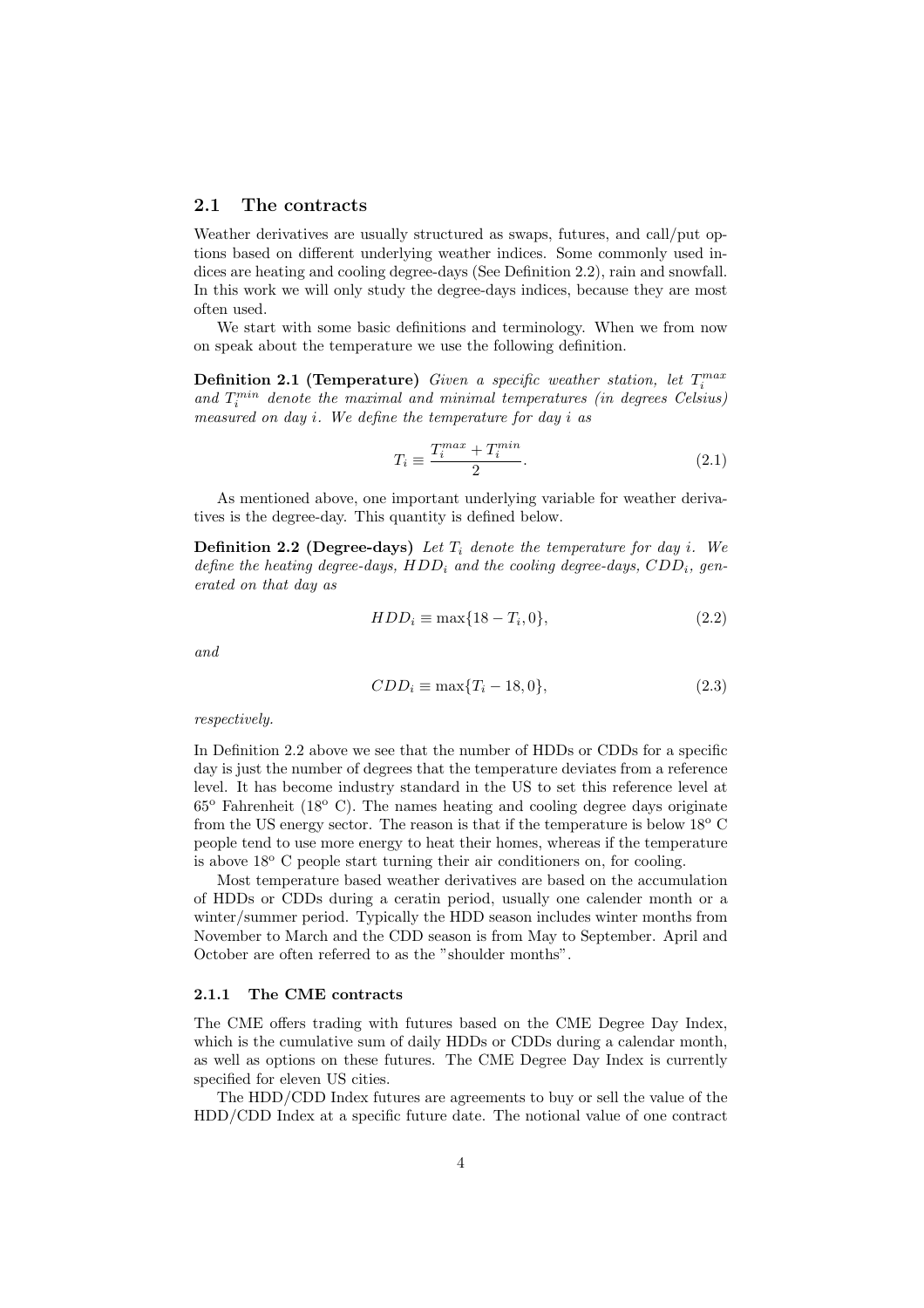is \$100 times the Degree Day Index, and the contracts are quoted in HDD/CDD Index points. The futures are cash-settled, which means that there is a daily marking-to-market based upon the index, with the gain or loss applied to the customer's account.

A CME HDD or CDD call option is a contract which gives the owner the right, but not the obligation, to buy one HDD/CDD futures contract at a specific price, usually called the strike or exercise price. The HDD/CDD put option analogously gives the owner the right, but not the obligation, to sell one HDD/CDD futures contract. On the CME the options on futures are European style, which means that they can only be exercised at the expiration date.

#### 2.1.2 Weather options

Outside the CME there are a number of different contracts traded on the OTC market. One common type of contract is the option. There are two types of options, calls and puts. The buyer of a HDD call, for example, pays the seller a premium at the beginning of the contract. In return, if the number of HDDs for the contract period is greater than the predetermined strike level the buyer will recieve a payout. The size of the payout is determined by the strike and the tick size. The tick size is the amount of money that the holder of the call receives for each degree-day above the strike level for the period. Often the option has a cap on the maximum payout unlike, for example, traditional options on stocks.

A generic weather option can be formulated by specifying the following parameters:

- The contract type (call or put)
- The contract period (e.g. January 2001)
- The underlying index (HDD or CDD)
- An official weather station from which the temperature data are obtained
- The strike level
- The tick size
- The maximum payout (if there is any)

To find a formula for the payout of an option, let  $K$  denote the strike level and  $\alpha$  the tick size. Let the contract period consist of n days. Then the number of HDDs and CDDs for that period are

$$
H_n = \sum_{i=1}^n HDD_i, \quad \text{and} \quad C_n = \sum_{i=1}^n CDD_i \tag{2.4}
$$

respectively. Now we can write the payout of an uncapped HDD call as

$$
\mathcal{X} = \alpha \max \{ H_n - K, 0 \}.
$$
 (2.5)

The payouts for similar contracts like HDD puts and CDD calls/puts are defined in the same way.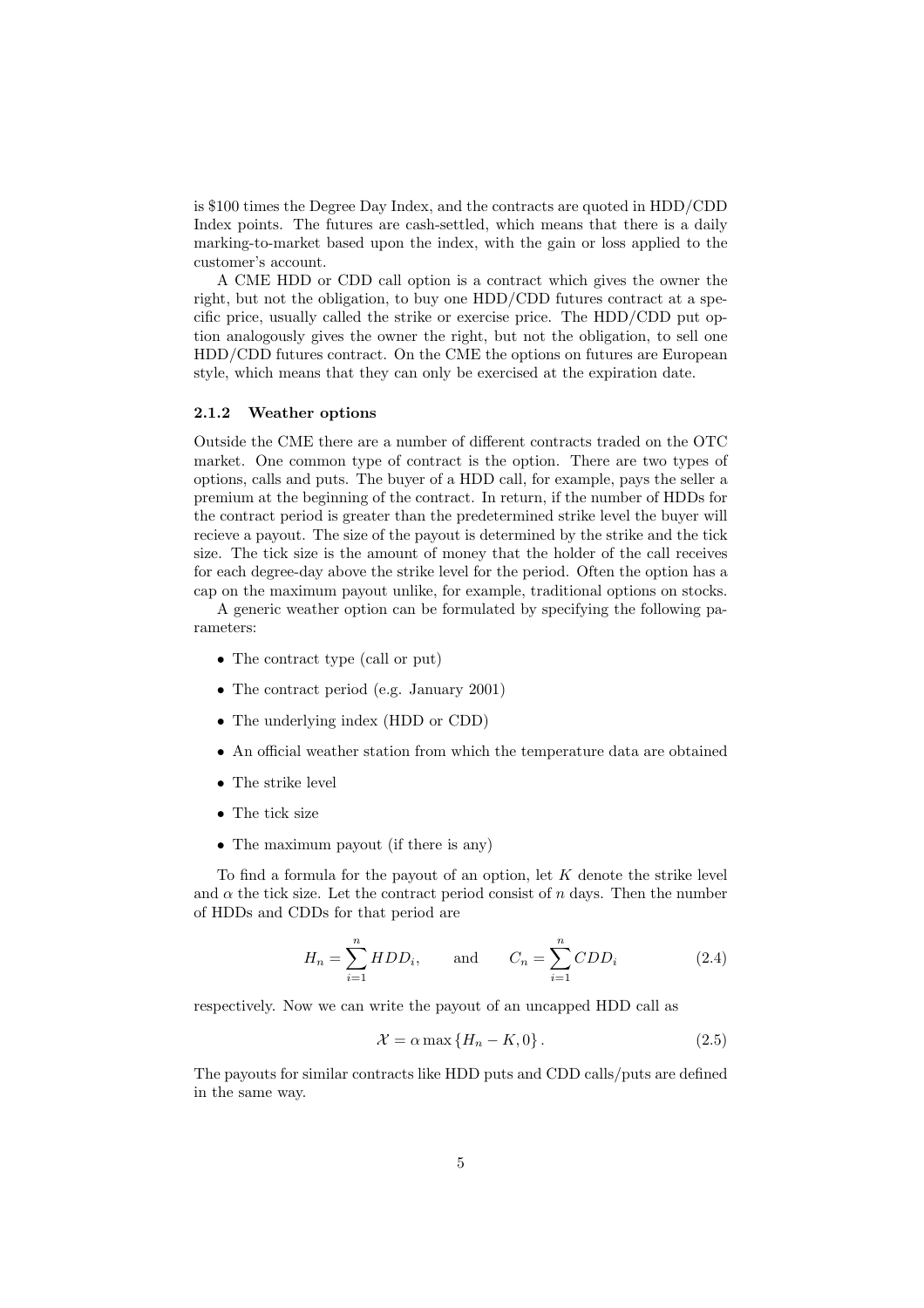### 2.1.3 Weather swaps

Swaps are contracts in which two parties exchange risks during a predetermined period of time. In most swaps, payments are made between the two parties, with one side paying a fixed price and the other side paying a variable price.

In one type of weather swap that is often used, there is only one date when the cash-flows are "swapped", as opposed to interest rate swaps, which usually have several swap dates. The swaps with only one period can therefore be thought of as forward contracts. Often the contract periods are single calendar months or a period such as January-March.

In the case of a standard HDD swap, the parties agree on a given strike of HDDs for the period, and the amount swapped is, for example, 10000 euro/HDD away from the strike. Usually there is also a maximum payout corresponding to 200 degree days.

### 2.2 Weather derivatives vs insurance contracts

Is there really any need for weather based derivatives? Why cannot the insurance industry take care of the need to hedge against the outcome of the weather?

The main difference between derivatives and insurance contracts is that the holder of an insurance contract has to prove that he has suffered a financial loss due to weather in order to be compensated. If he is not able to show this, the insurance company will not pay him any money. Payouts of weather derivatives are based only on the actual outcome of the weather, regardless of how it affects the holder of the derivative. One does not need to have any weather sensitive production, for example, to buy and benefit from a weather derivative. As any derivatives, these contracts can be bought for mere speculation.

Insurance contracts are usually designed to protect the holder from extreme weather events such as earthquakes and typhoons, and they do not work well with the uncertainties in normal weather. Weather derivatives, on the other hand, can be constructed to have payouts in any weather condition.

There is another important advantage of derivative contracts compared to insurance contracts. There may be two actors on the market, one of which will make profits if there is a very cold winter, whereas the other will benefit from a warm winter. In a derivatives market these two actors can meet and enter a contract such that they will hedge each other's risks. This is not possible in the insurance market.

To understand how weather derivatives can be used in practice we give two simple examples.

Example 2.1 A heating oil retailer may feel that if the winter is very cold it will have high revenues, so it might sell a HDD call. If the winter is not particularly cold, the oil retailer keeps the premium of the call. On the other hand, if the winter is very cold, the retailer can afford to finance the payout of the option because its revenues are high. The company has thus reduced its exposure to weather risk.  $\Box$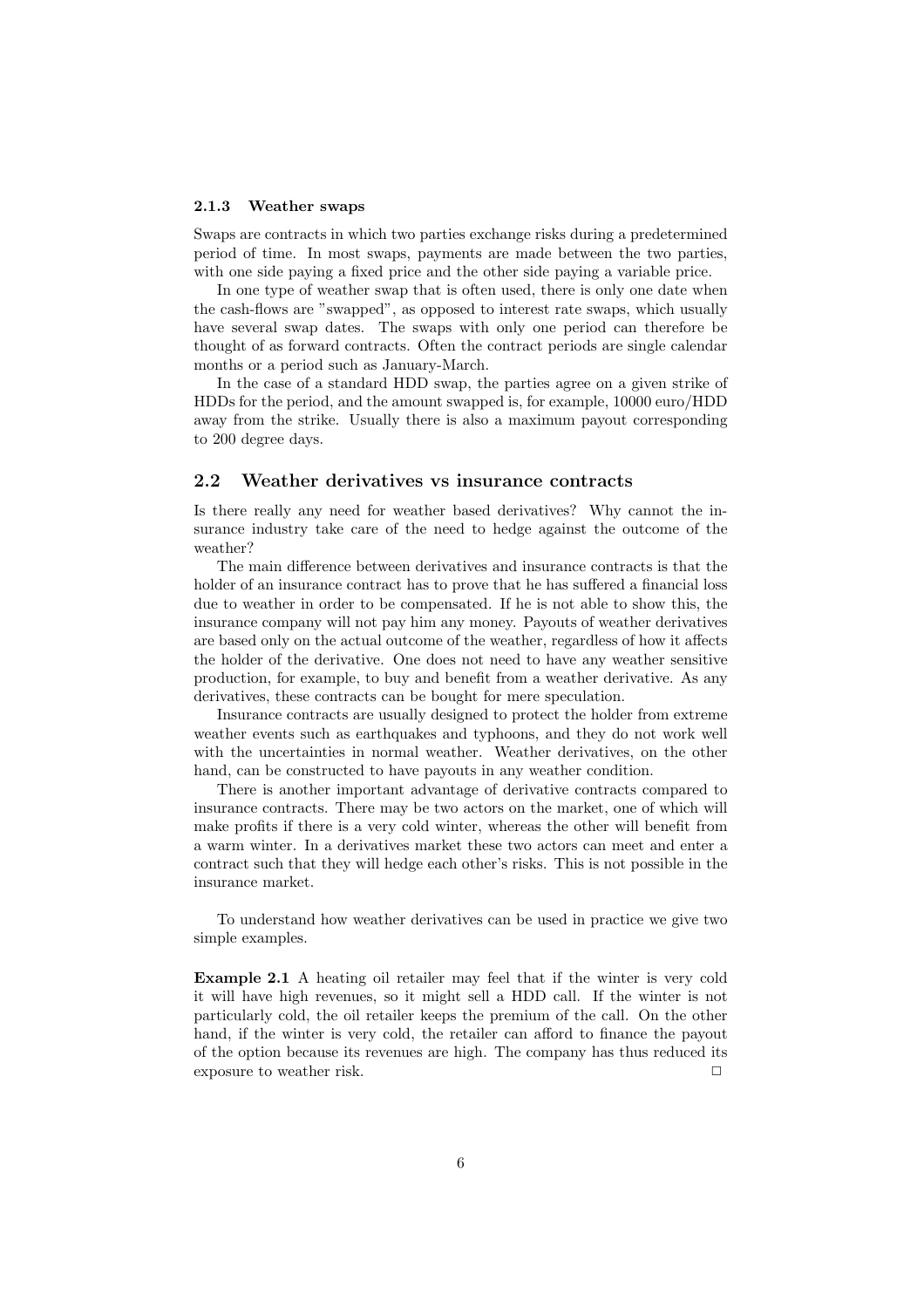Example 2.2 This is an example taken from the real world. The London-based chain of wine bars Corney & Barrow last summer bought coverage to protect itself against bad weather, which would reduce its sales. Under the terms of the deal, if the temperature fell below  $24^{\circ}$  C on Thursdays or Fridays between June and September the company received a payment. The payments were fixed at £15000 per day, up to a maximum limit of £100000 in total for the whole period.  $\Box$ 

# 3 Modelling temperature

Since we have decided to only focus on derivatives with the temperature as the underlying variable, we will in this section try to find a model that describes the temperature. The goal is to find a stochastic process describing the temperature movements. When we later on want to price weather derivatives based on temperature it will be of great use to have an idea of how the temperature process behaves.

To our help in finding a good model we have a database with temperatures from the last 40 years from different Swedish cities. The temperature data consists of daily mean temperatures, computed according to Definition 2.1. In Figure 1 we have plotted the daily mean temperatures at Stockholm Bromma Airport for 9 consecutive years.



Figure 1: Daily mean temperatures at Bromma Airport during 1989-1997.

In the following analysis we will use the whole 40 years data series obtained from Bromma Airport.

### 3.1 The mean temperature

From the temperature data in Figure 1 we clearly see that there is a strong seasonal variation in the temperature. The mean temperature seems to vary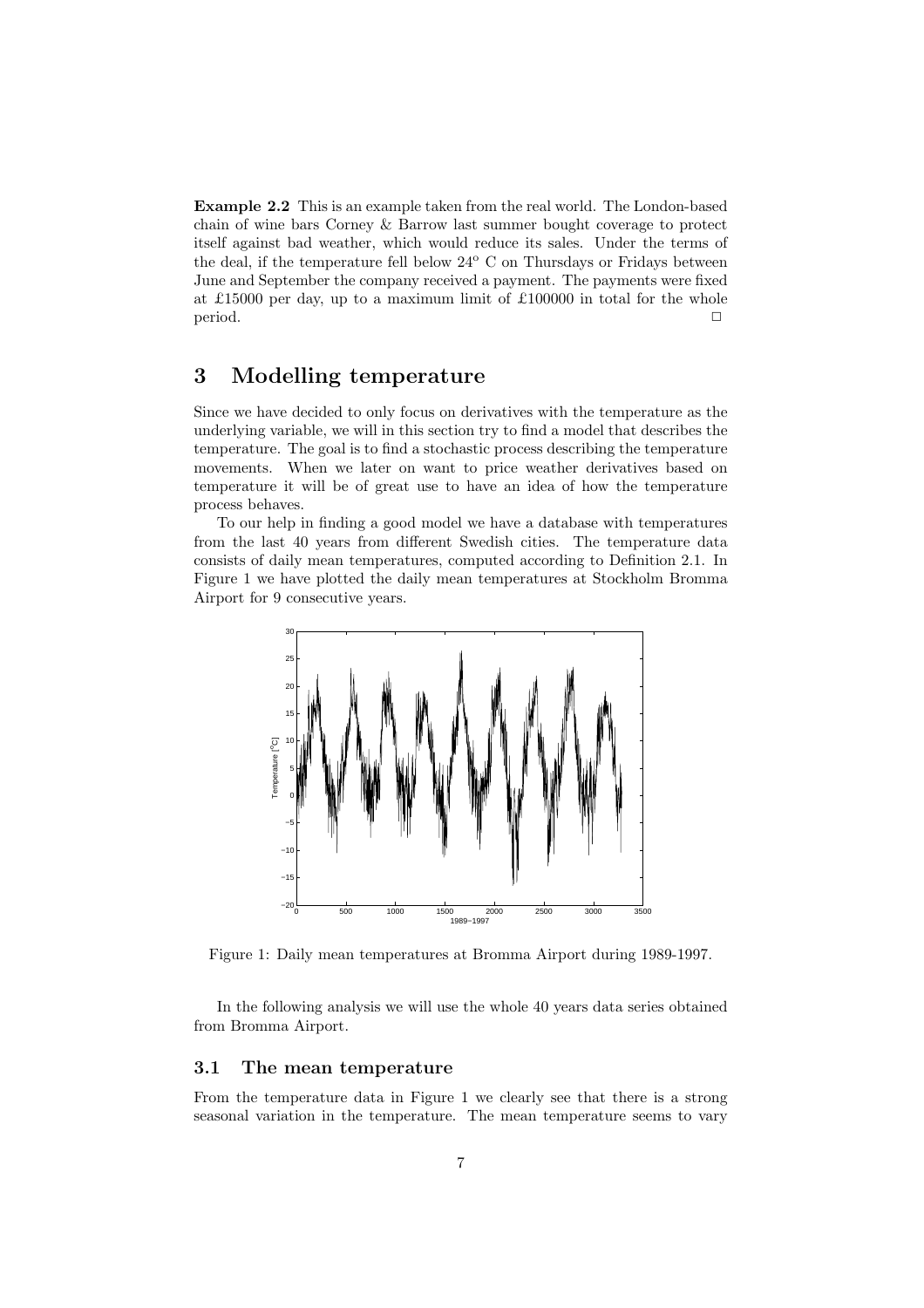between about  $20^{\circ}$  C during the summers and  $-5^{\circ}$  C during the winters. After a quick glance at Figure 1 we guess that it should be possible to model the seasonal dependence with, for example, some sine-function. This function would have the form

$$
\sin(\omega t + \varphi),\tag{3.1}
$$

where t denotes the time, measured in days. We let  $t = 1, 2, \ldots$  denote January 1, January 2 and so on. Since we know that the period of the oscillations is one year (neglecting leap years) we have  $\omega = 2\pi/365$ . Because the yearly minimum and maximum mean temperatures do not usually occur at January 1 and July 1 respectively, we have to introduce a phase angle  $\varphi$ . Moreover, a closer look at the data series reveals a positive trend in the data. It is weak but it does exist. The mean temperature actually increases each year. There can be many reasons to this. One is the fact that we may have a global warming trend all over the world. Another is the so called urban heating effect, which means that temperatures tend to rise in areas nearby a big city, since the city is growing and warming its surroundings. To catch this weak trend from data we will assume, as a first approximation, that the warming trend is linear. We could have assumed it polynomial, but due to its weak effect on the overall dynamics of the mean temperature, it is only the linear term of this polynomial that will dominate.

Summing up, a deterministic model for the mean temperature at time  $t, T_t^m$ , would have the form

$$
T_t^m = A + Bt + C\sin(\omega t + \varphi). \tag{3.2}
$$

where, the parameters  $A, B, C, \varphi$  have to be chosen so that the curve fits the data well. The estimation of these parameters is given in Section 3.4, below.

### 3.2 The driving noise process

Unfortunately temperatures are not deterministic. Thus, to obtain a more realistic model we now have to add some sort of noise to the deterministic model (3.2). One choice is a standard Wiener process,  $(W_t, t \geq 0)$ . Indeed, this is reasonable not only with regard to the mathematical tractability of the model, but also because Figure 2 shows a good fit of the plotted daily temperature differences with the corresponding normal distribution, though the probability of getting small differences in the daily mean temperature will be slightly underestimated.

A closer look at the data series reveals that the quadratic variation  $\sigma_t^2 \in \mathbb{R}_+$ of the temperature varies across the different months of the year, but nearly constant within each month. Especially during the winter the quadratic variation is much higher than during the rest of the year. Therefore, we make the assumption that  $\sigma_t$  is a piecewise constant function, with a constant value during each month. We specify  $\sigma_t$  as  $\overline{a}$ 

$$
\sigma_t = \begin{cases}\n\sigma_1, \text{ during January,} \\
\sigma_2, \text{ during February,} \\
\vdots \\
\sigma_{12}, \text{ during December,}\n\end{cases}
$$
\n(3.3)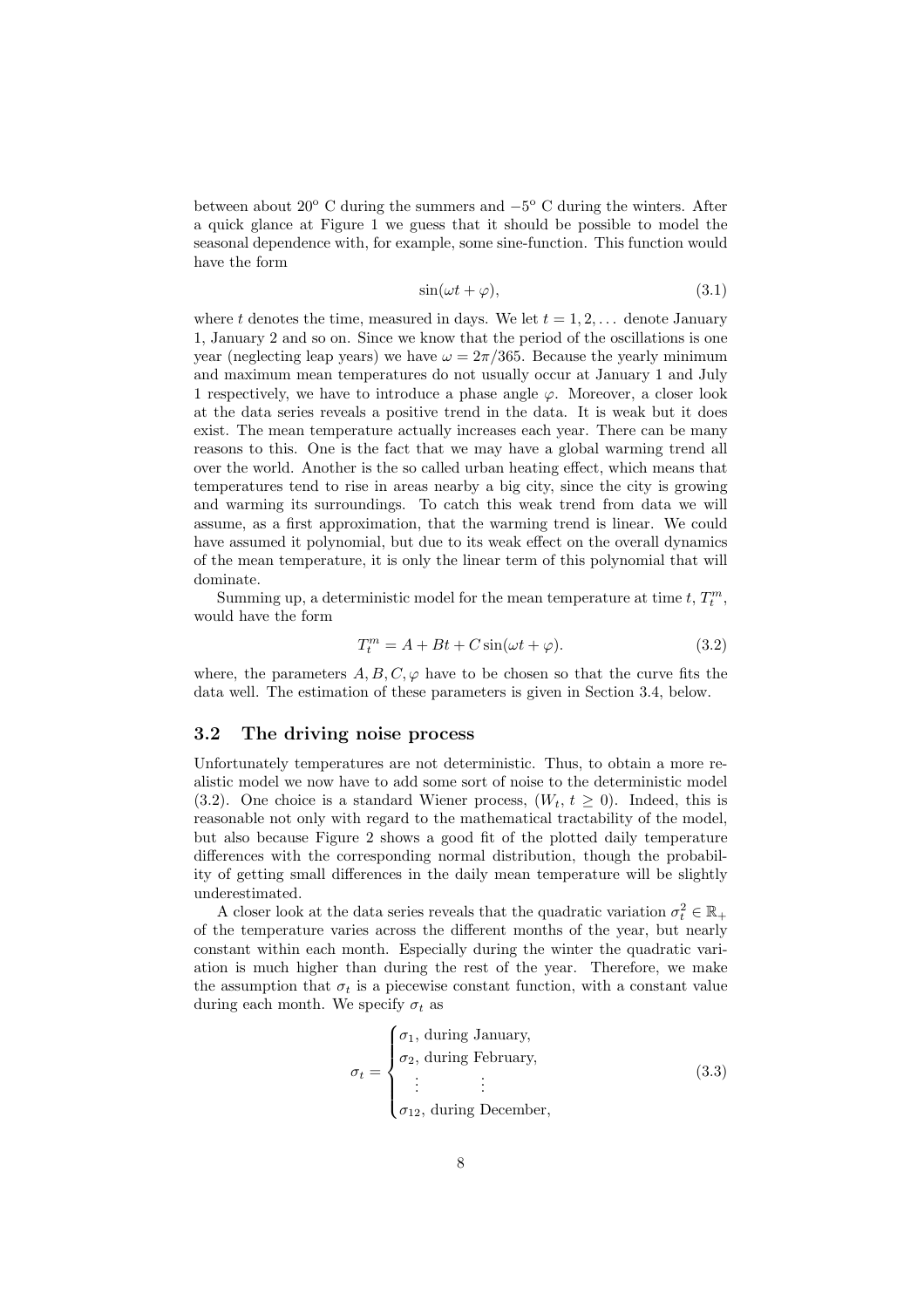

Figure 2: The density of the daily temperature differences.

where  ${\{\sigma_i\}}_{i=1}^{12}$  are positive constants. Thus, a driving noise process of the temperature would be  $(\sigma_t W_t, t \geq 0)$ .

#### 3.3 Mean-reversion

We also know that the temperature cannot, for example, rise day after day for a long time. This means that our model should not allow the temperature to deviate from its mean value for more than short periods of time. In other words, the stochastic process describing the temperature we are looking for should have a mean-reverting property.

Putting all the assumptions together, we model temperature by a stochastic process solution of the following SDE

$$
dT_t = a(T_t^m - T_t)dt + \sigma_t dW_t, \qquad (3.4)
$$

where  $a \in \mathbb{R}$  determines the speed of the mean-reversion. The solution of such an equation is usually called an Ornstein-Uhlenbeck process.

The problem with Eq.(3.4) is that it is actually not reverting to  $T_t^m$  in the long run– See, for example, Dornier & Queruel [6]. To obtain a process that really reverts to the mean (3.2) we have to add the term

$$
\frac{dT_t^m}{dt} = B + \omega C \cos(\omega t + \varphi) \tag{3.5}
$$

to the drift term in (3.4). As the mean temperature  $T_t^m$  is not constant this term will adjust the drift so that the solution of the SDE has the long run mean  $T_t^m$ .

Starting at  $T_s = x$  we now get the following model for the temperature

$$
dT_t = \left\{ \frac{dT_t^m}{dt} + a(T_t^m - T_t) \right\} dt + \sigma_t dW_t, \quad t > s \tag{3.6}
$$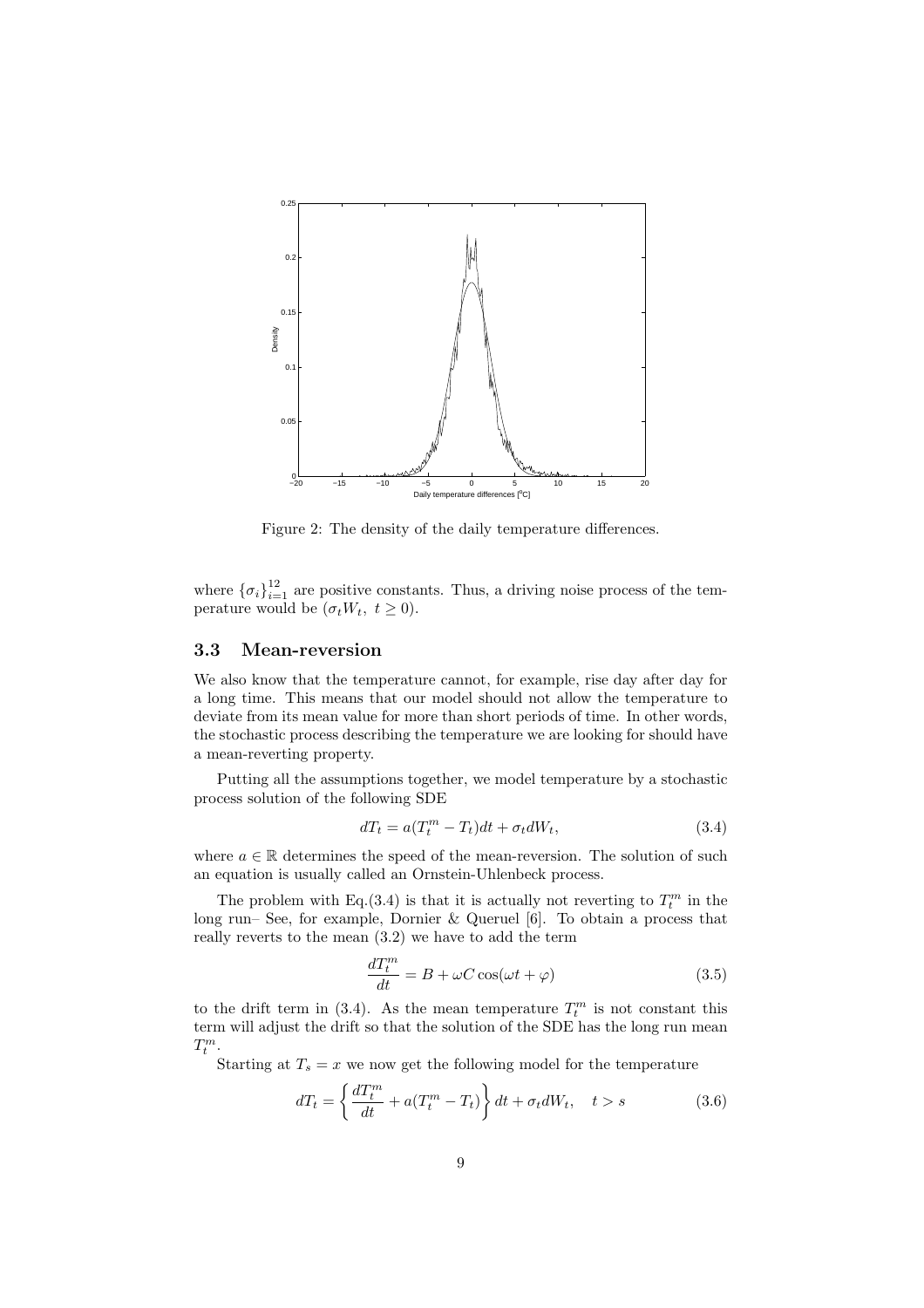whose solution is

$$
T_t = (x - T_s^m) e^{-a(t-s)} + T_t^m + \int_s^t e^{-a(t-\tau)} \sigma_\tau dW_\tau, \tag{3.7}
$$

where

$$
T_t^m = A + Bt + C\sin(\omega t + \varphi). \tag{3.8}
$$

### 3.4 Parameter estimation

In the previous section we decided to use the SDE (3.6) to model the temperature. In this section we will estimate the unknown parameters  $A, B, C, \varphi$ , a and σ. The estimations are based on temperature data from Bromma Airport from the last 40 years.

#### 3.4.1 Fitting the mean temperature model to data

To find numerical values of the constants in (3.8) we fit the function

$$
Y_t = a_1 + a_2t + a_3\sin(\omega t) + a_4\cos(\omega t)
$$
 (3.9)

to the temperature data using the method of least squares. This means that we have to find the parameter vector  $\xi = (a_1, a_2, a_3, a_4)$  that solves

$$
\min_{\xi} \|\mathbf{Y} - \mathbf{X}\|^2, \tag{3.10}
$$

where Y is the vector with elements  $(3.9)$  and X is the data vector. The constants in the model (3.8) are then obtained by

$$
A = a_1,\tag{3.11}
$$

$$
B = a_2,\tag{3.12}
$$

$$
C = \sqrt{a_3^2 + a_4^2},\tag{3.13}
$$

$$
\varphi = \arctan\left(\frac{a_4}{a_3}\right) - \pi.
$$
\n(3.14)

Inserting the numerical values into Eq.(3.8), we get the following function for the mean temperature,

$$
T_t^m = 5.97 + 6.57 \cdot 10^{-5} t + 10.4 \sin\left(\frac{2\pi}{365}t - 2.01\right). \tag{3.15}
$$

The amplitude of the sine-function is about  $10^{\circ}$  C, which means that the difference in temperature between a typical winter day and a summer day is about  $20^{\circ}$  C. The trend is apparently very small, but during 40 years it will imply a rise of the mean temperature of about  $1^{\circ}$  C. A plot of this function together with the temperature data is shown in Figure 3.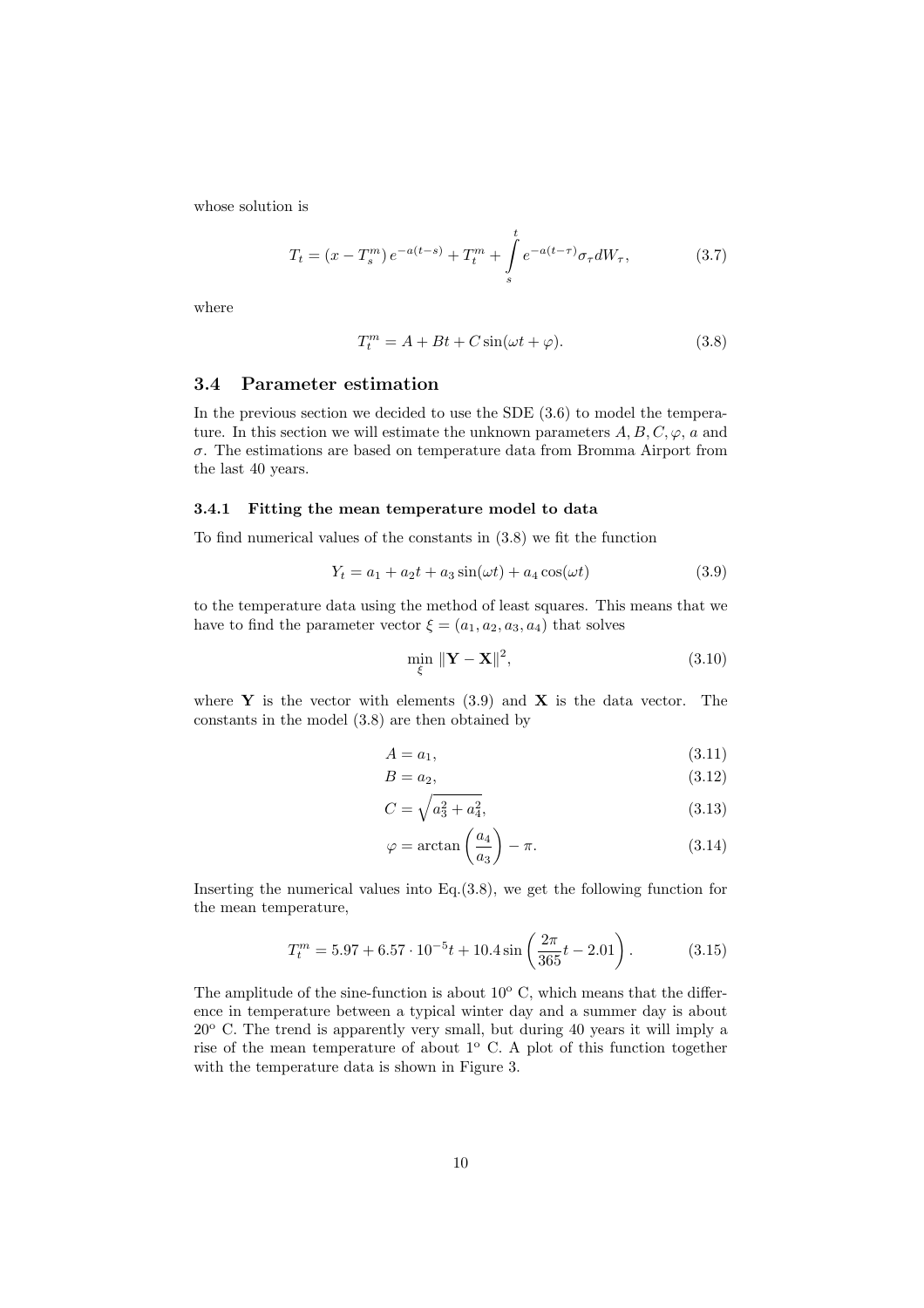

Figure 3: The mean temperature (3.15) and the real temperature at Bromma Airport during two years.

### 3.4.2 Estimation of  $\sigma$

In this section we aim at deriving a reliable estimator of  $\sigma$  from the data. We will derive two estimators of  $\sigma$  from data collected for each month. Given a specific month  $\mu$  of  $N_{\mu}$  days, denote the outcomes of the observed temperatures during the month  $\mu$  by  $T_j$ ,  $j = 1, ..., N_{\mu}$ . The first estimator is based on the the quadratic variation of  $T_t$  (see e.g. Basawa & Prasaka Rao [1], pp. 212-213):

$$
\hat{\sigma}_{\mu}^{2} = \frac{1}{N_{\mu}} \sum_{j=0}^{N_{\mu}-1} (T_{j+1} - T_{j})^{2}.
$$
\n(3.16)

The second estimator is derived by discretizing (3.6) and thinking of the discretised equation as a regression equation. Indeed, during a given month  $\mu$ , the discretised equation is

$$
T_j = T_j^m - T_{j-1}^m + aT_{j-1}^m + (1 - a)T_{j-1} + \sigma_\mu \epsilon_{j-1}, \quad j = 1, \dots, N_\mu \qquad (3.17)
$$

where  $\{\epsilon_j\}_{j=1}^{N_\mu-1}$  are independent standard normally distributed random variables. With  $\tilde{T}_j \equiv T_j - (T_j^m - T_{j-1}^m)$  we can write (3.17) as

$$
\tilde{T}_j = aT_{j-1}^m + (1 - a)T_{j-1} + \sigma_\mu \epsilon_{j-1},
$$
\n(3.18)

which can be seen as a regression of today's temperature on yesterday's temperature. Thus, an efficient estimator of  $\sigma_{\mu}$  is (see e.g. Brockwell & Davis [9])

$$
\hat{\sigma}_{\mu}^{2} = \frac{1}{N_{\mu} - 2} \sum_{j=1}^{N_{\mu}} \left( \tilde{T}_{j} - \hat{a} T_{j-1}^{m} - (1 - \hat{a}) T_{j-1} \right)^{2}.
$$
 (3.19)

Here we need an estimator of a to find the estimator of  $\sigma_{\mu}$ . This is the objective of the following section.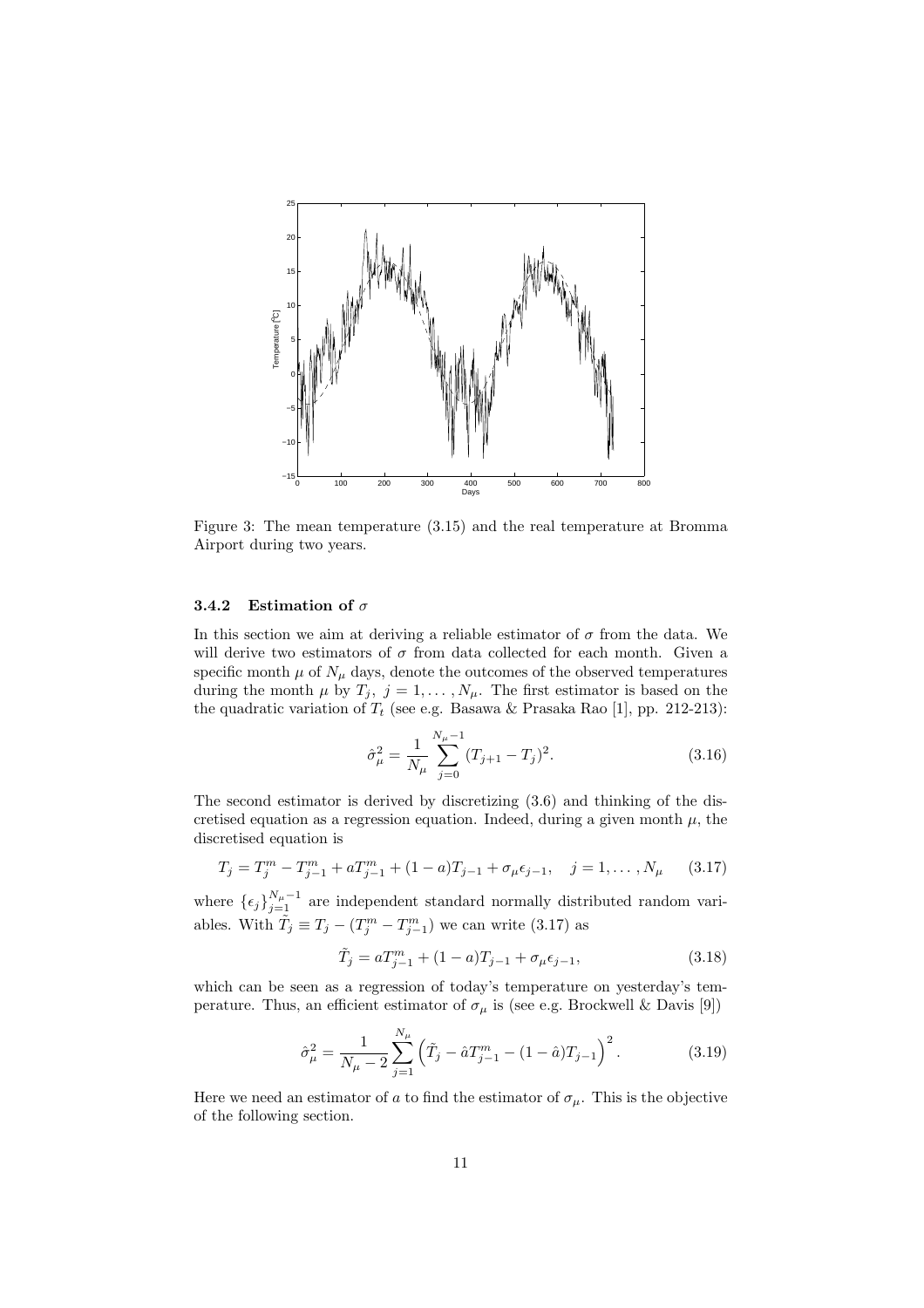## 3.4.3 Estimation of the mean-reversion parameter  $a$

Since the time between observations of the temperature (one day) is obviously bounded away from zero, it is appropriate to estimate the mean-reversion parameter a using the martingale estimation functions method suggested in Bibby & Sørensen [3]: Based on observations collected during  $n$  days, an efficient estimator  $\hat{a}_n$  of a is obtained as a zero of the equation

$$
G_n(\hat{a}_n) = 0,\t\t(3.20)
$$

where,

$$
G_n(a) = \sum_{i=1}^n \frac{\dot{b}(T_{i-1}; a)}{\sigma_{i-1}^2} \{T_i - \mathbb{E}[T_i \mid T_{i-1}]\}
$$
(3.21)

and  $\dot{b}(T_t; a)$  denotes the derivative w.r.t. a of the drift term

$$
b(T_t; a) = \frac{dT_t^m}{dt} + a(T_t^m - T_t).
$$
 (3.22)

To solve (3.20) we only have to determine each of the terms  $E[T_i | T_{i-1}]$  in (3.21). Indeed, by Eq.(3.7), for  $t \geq s$ ,

$$
T_t = (T_s - T_s^m) e^{-a(t-s)} + T_t^m + \int_s^t e^{-a(t-\tau)} \sigma_\tau dW_\tau, \tag{3.23}
$$

which yields

$$
E[T_i | T_{i-1}] = (T_{i-1} - T_{i-1}^m) e^{-a} + T_i^m,
$$
\n(3.24)

where, again,

$$
T_t^m = A + Bt + C\sin(\omega t + \varphi).
$$

Therefore,

$$
G_n(a) = \sum_{i=1}^n \frac{T_{i-1}^m - T_{i-1}}{\sigma_{i-1}^2} \left\{ T_i - \left( T_{i-1} - T_{i-1}^m \right) e^{-a} - T_i^m \right\}
$$
(3.25)

from which it is easily checked that

$$
\hat{a}_n = -\log\left(\frac{\sum_{i=1}^n Y_{i-1} \{T_i - T_i^m\}}{\sum_{i=1}^n Y_{i-1} \{T_{i-1} - T_{i-1}^m\}}\right)
$$
\n(3.26)

is the unique zero of Eq. (3.20), where

$$
Y_{i-1} \equiv \frac{T_{i-1}^m - T_{i-1}}{\sigma_{i-1}^2} \quad i = 1, 2, \dots, n. \tag{3.27}
$$

Inserting the numerical values into (3.16) and (3.19) we get estimations of  $\sigma$ for the different months. The estimations are listed in Table 1. With  $\sigma$  from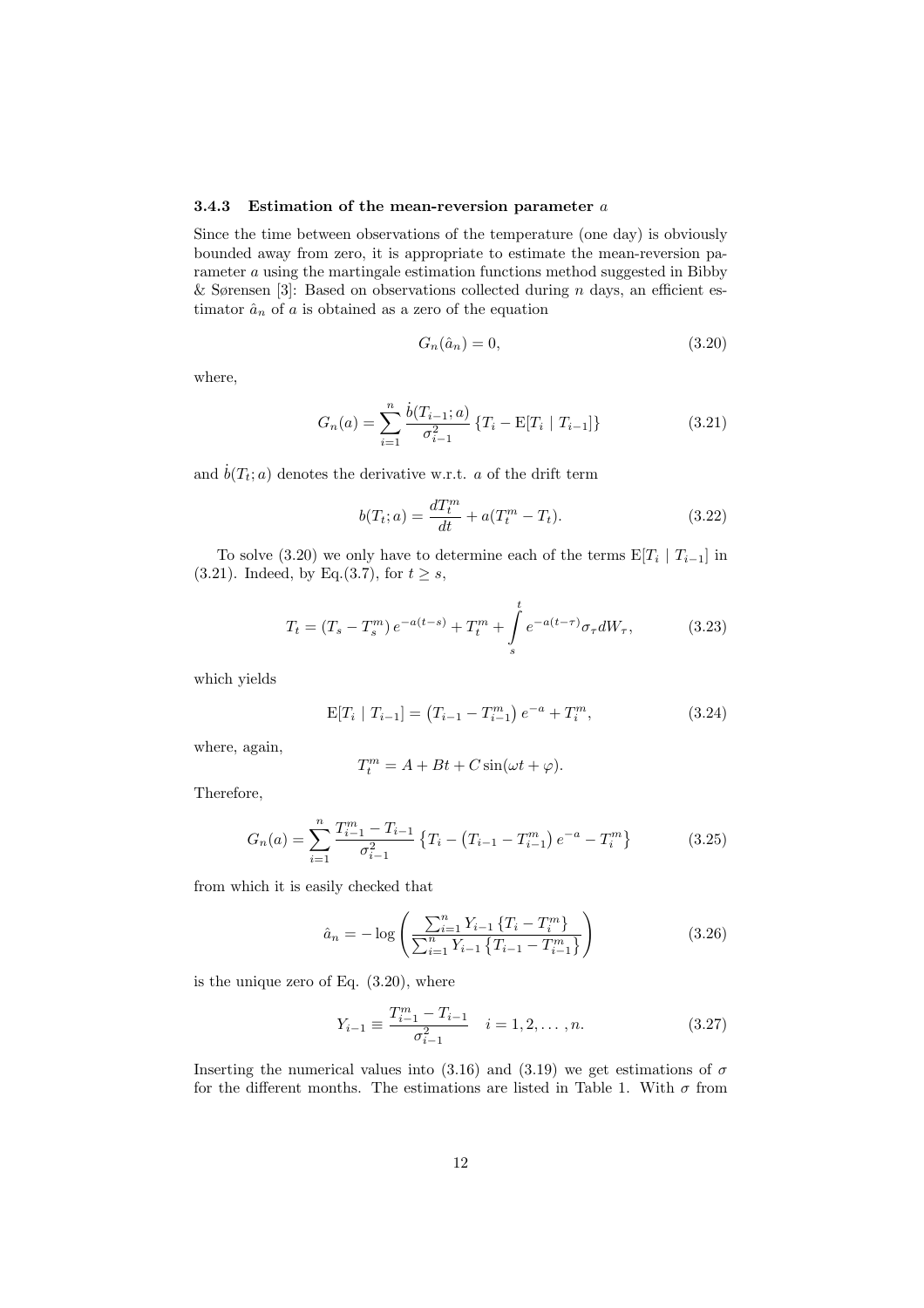| Month     | <b>Estimation 1</b> | <b>Estimation 2</b> | Mean value |
|-----------|---------------------|---------------------|------------|
| January   | 3.46                | 3.37                | 3.41       |
| February  | 2.96                | 2.98                | 2.97       |
| March     | 2.32                | 2.27                | 2.29       |
| April     | 2.00                | 1.95                | 1.98       |
| May       | 2.01                | 1.99                | 2.00       |
| June      | 1.98                | 1.95                | 1.96       |
| July      | 1.70                | 1.68                | 1.69       |
| August    | 1.61                | 1.58                | 1.60       |
| September | 1.86                | 1.83                | 1.85       |
| October   | 2.42                | 2.33                | 2.38       |
| November  | 2.66                | 2.58                | 2.62       |
| December  | 3.36                | 3.25                | 3.30       |

Table 1: The estimators of  $\sigma$ , based on the quadratic variation and the regression approach, and their mean value.

Table 1 we obtain  $\hat{a} = 0.237$ . It could be interesting to see how much this value differs from an estimation based only on the discretised score function

$$
\dot{\tilde{l}}_n(a) = \sum_{i=1}^n \frac{\dot{b}(T_{i-1};a)}{\sigma_{i-1}^2} (T_i - T_{i-1}) - \sum_{i=1}^n \frac{b(T_{i-1};\theta)\dot{b}(T_{i-1};a)}{\sigma_{i-1}^2}.
$$
 (3.28)

Indeed, the unique zero of Eq. (3.28) is

$$
\hat{a}'_n = \frac{\sum_{i=1}^n Y_{i-1} \{ T_i - T_{i-1} - B - C\omega \cos(\omega(i-1) + \varphi) \}}{\sum_{i=1}^n Y_{i-1} \{ T_{i-1}^m - T_{i-1} \}},
$$
(3.29)

where  $Y_{i-1}$  is the same as defined in (3.27).

With the numerical values inserted into (3.29) we get  $\hat{a}'_n = 0.211$ , which is 11 % less than  $\hat{a}_n$ . Thus, using the estimator  $\hat{a}'_n$  could induce an error in the price of a derivative.

Now, having estimated all the unknown parameters in our temperature model (3.6)-(3.8), we are able to simulate trajectories of the Ornstein-Uhlenbeck process. Indeed, Figure 4 shows one possible trajectory of the temperature during the following years. Comparing this simulation with the real temperatures plotted earlier in Figure 1, we conclude that, at least visually, the temperature model (3.6)-(3.8) seems to have the same properties as the observed temperature.

# 4 Pricing weather derivatives

The market for weather derivatives is a typical example of an incomplete market, because the underlying variable, the temperature, is not tradable. Therefore we have to consider the market price of risk  $\lambda$ , in order to obtain unique prices for such contracts. Since there is not yet a real market from which we can obtain prices, we assume for simplicity that the market price of risk is constant. Furthermore, we assume that we are given a risk free asset with constant interest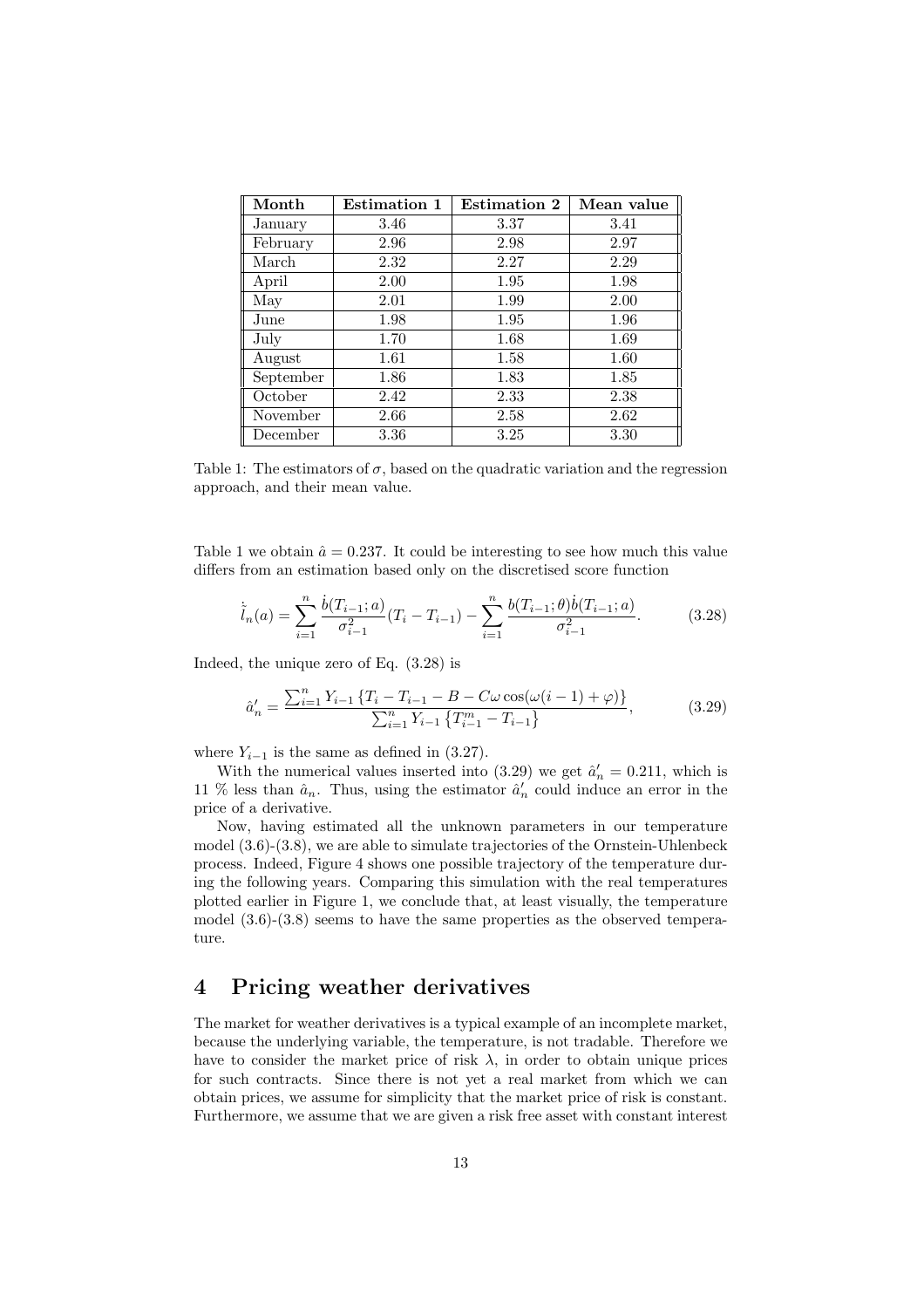

Figure 4: One trajectory of the Ornstein-Uhlenbeck process that we will use to model the temperature.

rate r and a contract that for each degree Celsius pays one unit of currency. Thus, under a martingale measure Q, characterized by the market price of risk  $\lambda$ , our price process also denoted by  $T_t$  satisfies the following dynamics:

$$
dT_t = \left\{ \frac{dT_t^m}{dt} + a(T_t^m - T_t) - \lambda \sigma_t \right\} dt + \sigma_t dV_t, \tag{4.1}
$$

where,  $(V_t, t \geq 0)$  is a Q-Wiener process. Since the price of a derivative is expressed as a discounted expected value under martingale measure Q, we start by computing the expected value and the variance of  $T_t$  under the measure  $\mathbb Q$ . Indeed, as a Girsanov transformation only changes the drift term, the variance of  $T_t$  is the same under both measures. Therefore,

$$
\text{Var}[T_t \mid \mathcal{F}_s] = \int_s^t \sigma_u^2 e^{-2a(t-u)} du. \tag{4.2}
$$

Moreover, it follows from (3.7) that

$$
\mathbf{E}^{\mathbb{P}}[T_t | \mathcal{F}_s] = (T_s - T_s^m) e^{-a(t-s)} + T_t^m.
$$
 (4.3)

Hence, in view of  $Eq.(4.1)$  we must have

$$
\mathcal{E}^{\mathbb{Q}}[T_t | \mathcal{F}_s] = \mathcal{E}^{\mathbb{P}}[T_t | \mathcal{F}_s] - \int_s^t \lambda \sigma_u e^{-a(t-u)} du.
$$
 (4.4)

Evaluating the integrals in one of the intervals where  $\sigma$  is constant, we get that

$$
\mathcal{E}^{\mathbb{Q}}[T_t | \mathcal{F}_s] = \mathcal{E}^{\mathbb{P}}[T_t | \mathcal{F}_s] - \frac{\lambda \sigma_i}{a} \left(1 - e^{-a(t-s)}\right)
$$
(4.5)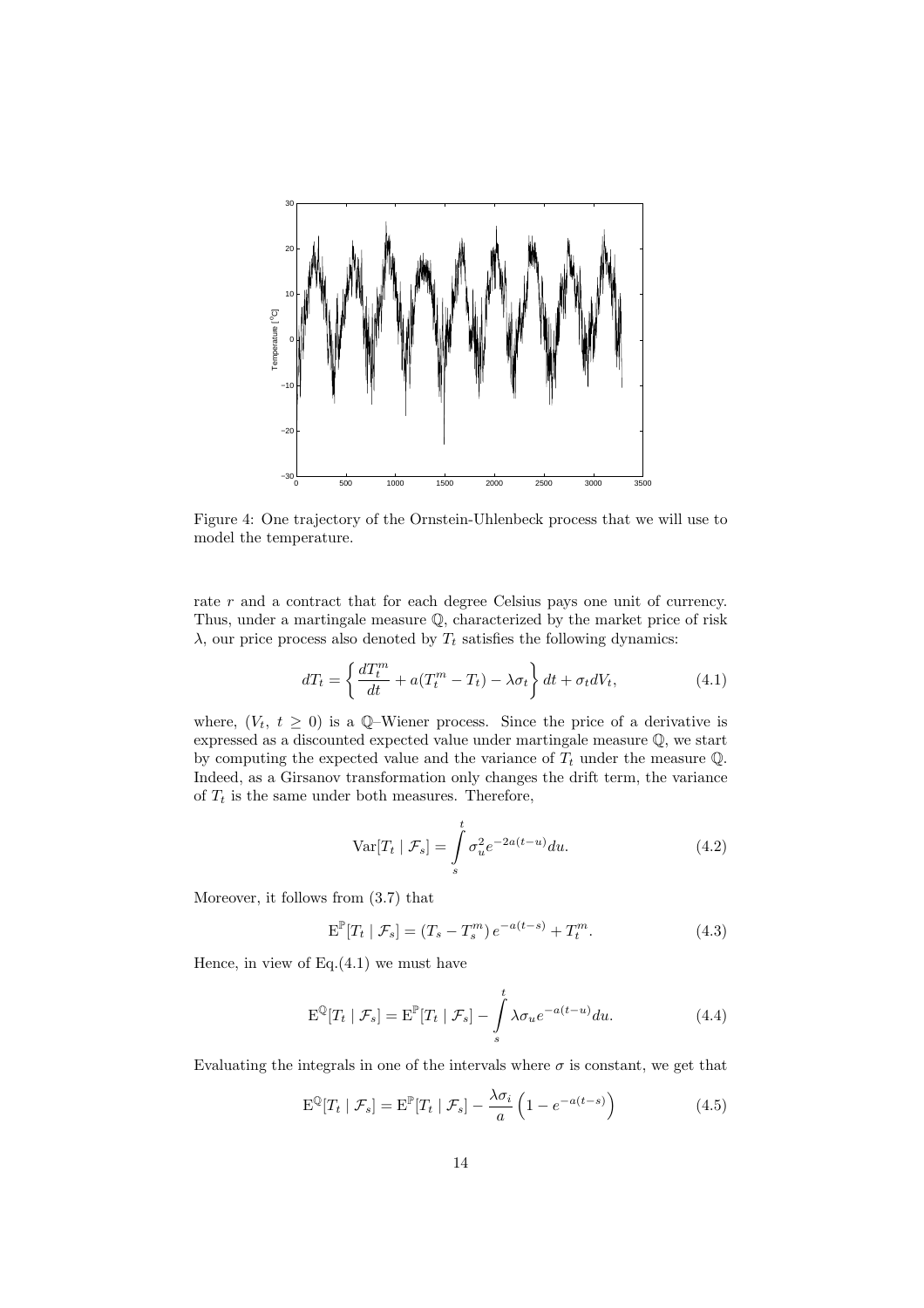and the variance is

$$
\text{Var}[T_t \mid \mathcal{F}_s] = \frac{\sigma_i^2}{2a} \left( 1 - e^{-2a(t-s)} \right). \tag{4.6}
$$

For later use, we need to compute the covariance of the temperature between two different days. Indeed, for  $0 \leq s \leq t \leq u$ ,

$$
Cov[T_t, T_u | \mathcal{F}_s] = e^{-a(u-t)} Var[T_t | \mathcal{F}_s].
$$
\n(4.7)

Suppose now that  $t_1$  and  $t_n$  denote the first and last day of a month and start the process at some time s from the month before  $[t_1, t_n]$ . To compute the expected value and variance of  $T_t$  in this case, we split the integrals in  $(4.4)$  and  $(4.2)$  into two integrals where  $\sigma$  is constant in each one of them. We then get

$$
\mathcal{E}^{\mathbb{Q}}[T_t | \mathcal{F}_s] = \mathcal{E}^{\mathbb{P}}[T_t | \mathcal{F}_s] - \frac{\lambda}{a}(\sigma_i - \sigma_j)e^{-a(t-t_1)} + \frac{\lambda \sigma_i}{a}e^{-a(t-s)} - \frac{\lambda \sigma_j}{a} \tag{4.8}
$$

and the variance is

$$
\text{Var}[T_t \mid \mathcal{F}_s] = \frac{1}{2a} (\sigma_i^2 - \sigma_j^2) e^{-2a(t-t_1)} - \frac{\sigma_i^2}{2a} e^{-2a(t-s)} + \frac{\sigma_j^2}{2a}.
$$
 (4.9)

The generalisation to larger time intervals becomes now obvious.

### 4.1 Pricing a heating degree day option

As mentioned before, most weather derivatives involving the temperature are based on heating or cooling degree days. In this section we will show how to price a standard heating degree day option.

We begin with the HDD call option. Recall from Section 2.1.2 that the payout of the HDD call option is of the form

$$
\mathcal{X} = \alpha \max \{ H_n - K, 0 \},\tag{4.10}
$$

where, for simplicity  $\alpha = 1$  unit of currency/HDD and

$$
H_n = \sum_{i=1}^{n} \max\{18 - T_{t_i}, 0\}.
$$
\n(4.11)

The contract (4.10) is a type of an arithmetic average Asian option. In the case of a log-normally distributed underlying process, no exact analytic formula for the price of such an option is known. Here we have an underlying process which is normally distributed, but the maximum function complicates the task to find a pricing formula. We therefore try to make some sort of approximation.

We know that, under  $\mathbb{Q}$ , and given information at time  $s$ ,

$$
T_t \sim N(\mu_t, v_t),\tag{4.12}
$$

where  $\mu_t$  is given by (4.8) and  $v_t$  by (4.9). Now suppose that we want to find the price of a contract whose payout depends on the accumulation of HDDs during some period in the winter, for example the month of January. In Stockholm,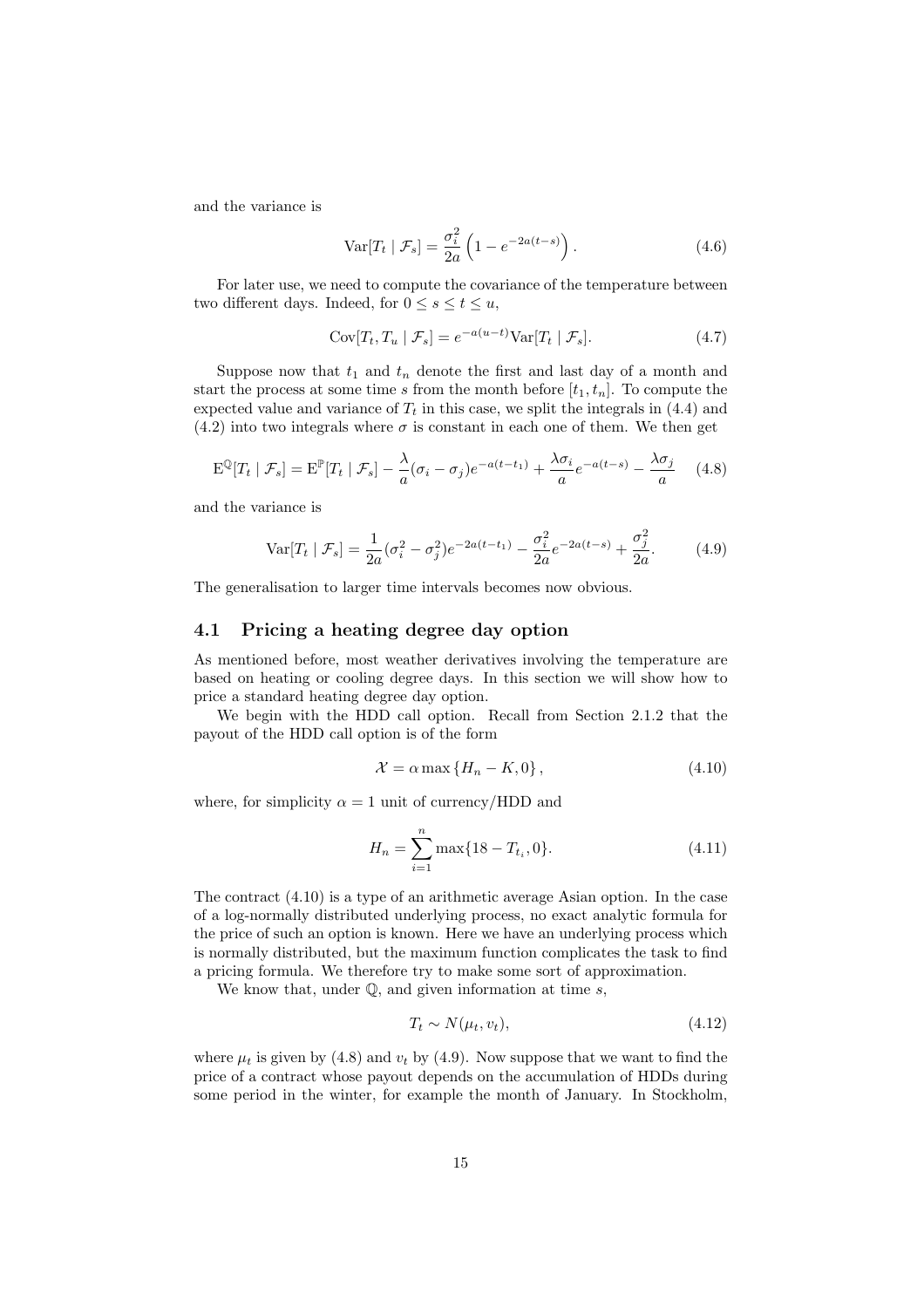the probability that  $\max\{18 - T_{t_i}, 0\} = 0$  should be extremely small on a winter day. Therefore, for such a contract we may write

$$
H_n = 18n - \sum_{i=1}^{n} T_{t_i}.
$$
\n(4.13)

The distribution of this is easier to determine. We know that  $T_{t_i}$ ,  $i = 1, \ldots, n$  are all samples from an Ornstein-Uhlenbeck process, which is a Gaussian process. This means that also the vector  $(T_{t_1}, T_{t_2}, \ldots, T_{t_n})$  is Gaussian. Since the sum in  $(4.13)$  is a linear combination of the elements in this vector,  $H_n$  is also Gaussian. With this new structure of  $H_n$  it only remains to compute the first and second moments. We have, for  $t < t_1$ ,

$$
\mathcal{E}^{\mathbb{Q}}\left[H_n \mid \mathcal{F}_t\right] = \mathcal{E}^{\mathbb{Q}}\left[18n - \sum_{i=1}^n T_{t_i} \mid \mathcal{F}_t\right] = 18n - \sum_{i=1}^n \mathcal{E}^{\mathbb{Q}}[T_{t_i} \mid \mathcal{F}_t] \tag{4.14}
$$

and

$$
\text{Var}[H_n \mid \mathcal{F}_t] = \sum_{i=1}^n \text{Var}\left[T_{t_i} \mid \mathcal{F}_t\right] + 2 \sum_{i < j} \sum \text{Cov}\left[T_{t_i}, T_{t_j} \mid \mathcal{F}_t\right].\tag{4.15}
$$

Now, suppose that we have made the calculations above, and found that

$$
\mathcal{E}^{\mathbb{Q}}[H_n \mid \mathcal{F}_t] = \mu_n \quad \text{and} \quad \text{Var}[H_n \mid \mathcal{F}_t] = \sigma_n^2. \tag{4.16}
$$

Thus,  $H_n$  is  $N(\mu_n, \sigma_n)$ -distributed. Hence, the price at  $t \leq t_1$  of the claim (4.10) is

$$
c(t) = e^{-r(t_n - t)} \mathbb{E}^{\mathbb{Q}} \left[ \max\{H_n - K, 0\} \mid \mathcal{F}_t \right]
$$
  
\n
$$
= e^{-r(t_n - t)} \int_K^{\infty} (x - K) f_{H_n}(x) dx
$$
  
\n
$$
= e^{-r(t_n - t)} \left( (\mu_n - K) \Phi(-\alpha_n) + \frac{\sigma_n}{\sqrt{2\pi}} e^{-\frac{\alpha_n^2}{2}} \right), \qquad (4.17)
$$

where,  $\alpha_n = (K - \mu_n)/\sigma_n$  and  $\Phi$  denotes the cumulative distribution function for the standard normal distribution.

In the same way we can derive a formula for the price of a HDD put option, which is the claim

$$
\mathcal{Y} = \max\{K - H_n, 0\}.\tag{4.18}
$$

.

The price is

$$
p(t) = e^{-r(t_n - t)} \mathbf{E}^{\mathbb{Q}} \left[ \max\{K - H_n, 0\} \mid \mathcal{F}_t \right]
$$
  
\n
$$
= e^{-r(t_n - t)} \int_{0}^{K} (K - x) f_{H_n}(x) dx
$$
  
\n
$$
= e^{-r(t_n - t)} \left[ (K - \mu_n) \left( \Phi(\alpha_n) - \Phi\left(-\frac{\mu_n}{\sigma_n}\right) \right) + \frac{\sigma_n}{\sqrt{2\pi}} \left( e^{-\frac{\alpha_n^2}{2}} - e^{-\frac{1}{2}\left(\frac{\mu_n}{\sigma_n}\right)^2} \right) \right]
$$
\n(4.19)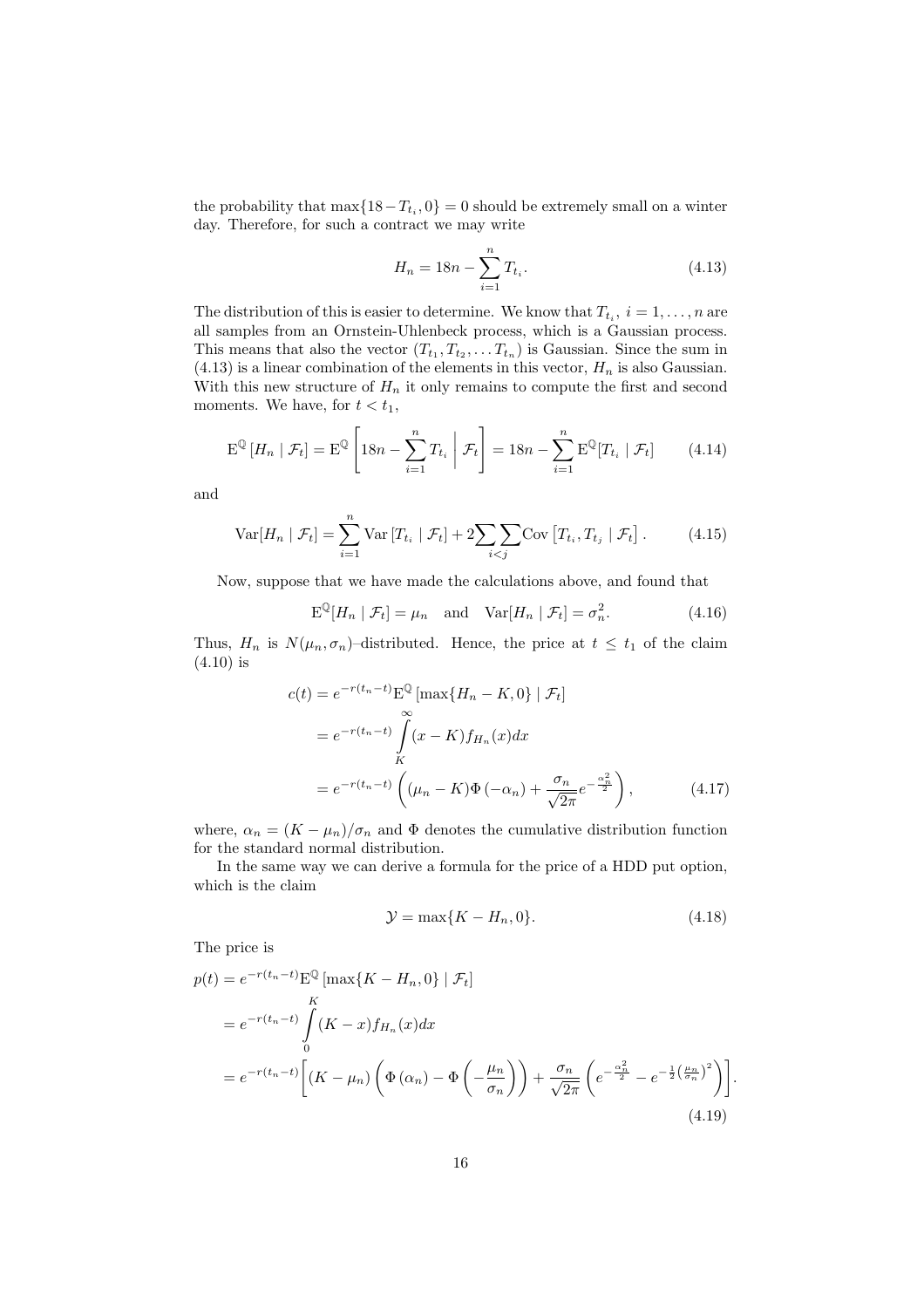The formulas (4.17) and (4.19) above hold primarily for contracts during winter months, which typically is the period November-March. During the summer we cannot use these formulas without restrictions. If the mean temperatures are very close to, or even higher than, 18<sup>o</sup> C we no longer have  $\max\{18 - T_{t_i}, 0\} \neq 0$ . For such contracts we could use the method of Monte Carlo simulations described in Section 4.2. As mentioned earlier this reference level  $(18^{\circ} \text{ C})$  originates from the US market, but it seems to be used also in Europe. Perhaps it could be more interesting to base the derivatives on some reference level which is closer to the expected mean temperature for the period.

#### 4.1.1 Maximum payouts

In practice many options often have a cap on the maximum payout. The reason is to reduce the risks that extreme weather conditions would cause. An option with a maximum payout could be constructed from two options without maximum payouts. If we enter a long position in one option and a short position in another option with a higher strike value, we get a payout function that would look something like Figure 5. Thus, an option with a maximum payout can be



Figure 5: The payout of a HDD call option with a maximum payout.

treated as a portfolio of two standard options. This means that we do not have to derive an explicit formula for the price of the capped option.

### 4.1.2 In-period valuation

Often one would like to find the price of the option inside the contract period. Suppose we want to find the the price at a time  $t_i, t_1 \leq t_i \leq t_n$ . We could then rewrite the variable  $H_n$  as

$$
H_n = H_i + H_j. \tag{4.20}
$$

Here  $H_i$  is known at  $t_i$  and  $H_j$  is stochastic. The payout of the HDD call option can then be rewritten as

$$
\mathcal{X} = \max\{H_n - K, 0\} = \max\{H_i + H_j - K, 0\} = \max\{H_j - \tilde{K}, 0\}, \quad (4.21)
$$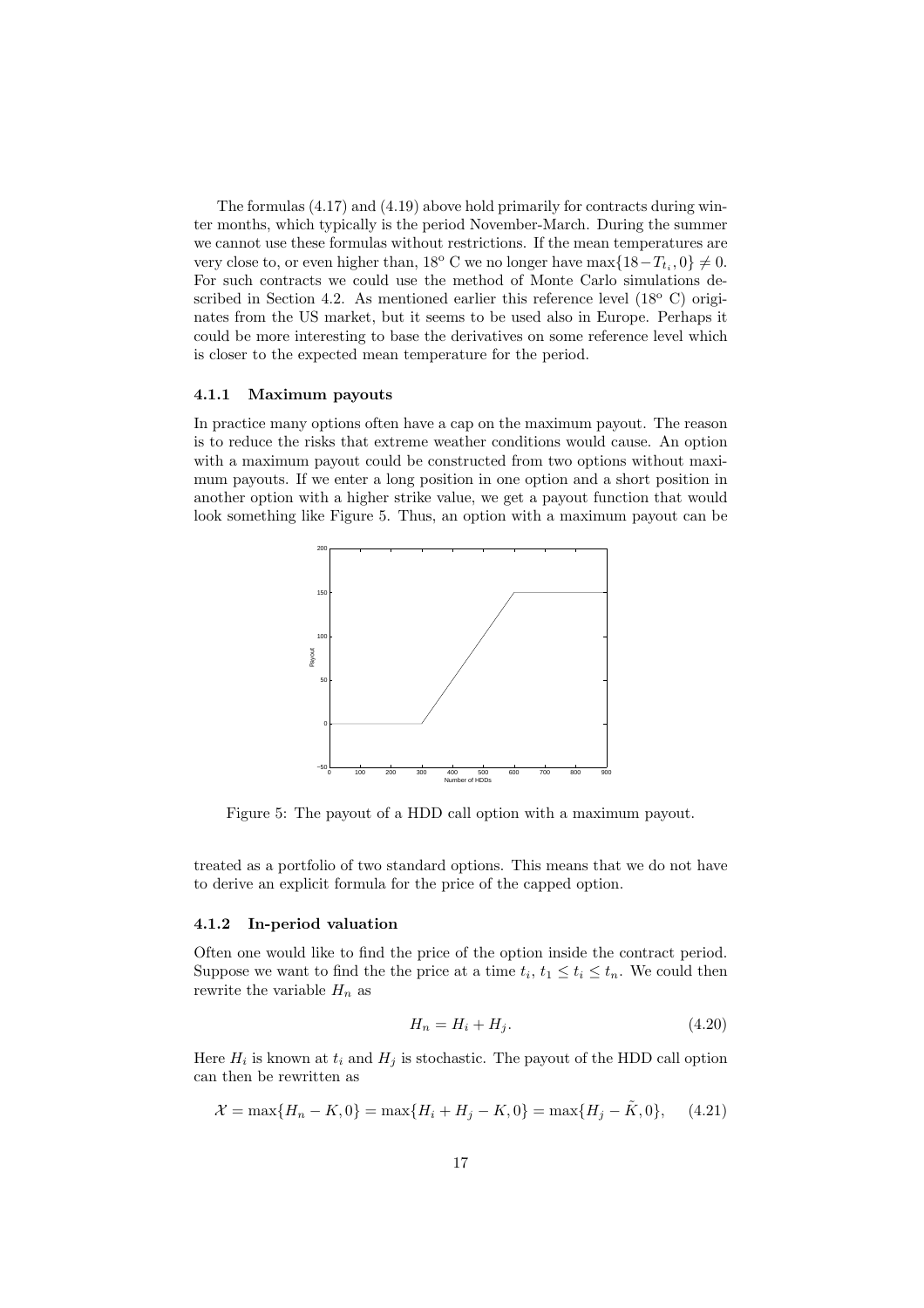where  $\tilde{K} = K - H_i$ . An in-period option can thus be valued as an out-of-period option with transformed variables as above.

#### 4.2 Monte Carlo simulations

In this section we will not make any simplifying assumption about the distribution of  $H_n$  or any other variable. Instead we will use Monte Carlo simulations. The Monte Carlo simulation technique is a way to numerically calculate the expected value  $E[q(X(t))]$ , where X is the solution to some SDE and q is some function. The approximation is based on

$$
\mathcal{E}[g(X(t))] \approx \frac{1}{N} \sum_{i=1}^{N} g(\overline{X}(t,\omega_i)),
$$
\n(4.22)

where  $\overline{X}$  is an approximation of X, which has to be used if the exact solution  $X$  is not available. The idea is to simulate a lot of trajectories of the process and then approximate the expected value with the arithmetic average.

When we simulate the temperature trajectories for a given period of time we could either start the simulation today, and use today's observed temperature as the initial value, or we could start the simulation at a future date near the first day of the period we are interested in, with the expected mean temperature for that day as the initial value. If the contract period is far enough ahead in time it will not be necessary to start the simulations at today's date. The reason is that the temperature in the nearby future will not affect the temperature very much during the contract period. After some time the temperature process will not be dependent on the initial value, and the variance will have reached its "equilibrium" value. On the other hand, if we are close enough to the start of the contract period (or even inside it) we should start the simulations at the current date.

### 4.3 Calibrating the model to the market

Before we can calculate any prices at all we have to calibrate the pricing model to the market conditions. We first have to find the still unknown parameter  $\lambda$ , the market price of risk. To obtain an accurate pricing model we also have to take meteorological forecasts into account.

#### 4.3.1 The market price of risk

To be able to simulate temperature trajectories under the risk neutral measure  $\mathbb Q$  we have to determine the market price of risk,  $\lambda$ . We earlier made the assumption that this quantity is a constant. To find an estimate of  $\lambda$  we have to look at market prices for some contracts, and examine what value of  $\lambda$  that gives a price from our model that fits the market price. But unfortunately there is not yet a fully developed weather derivatives market for contracts on Swedish cities.

The "market" today consists of a number of actors who quote prices on options and other derivatives. One of these actors, Scandic Energy, has provided us with prices for some options. These prices are not market quotes though, and should only be seen as indications. We received "prices" on HDD call options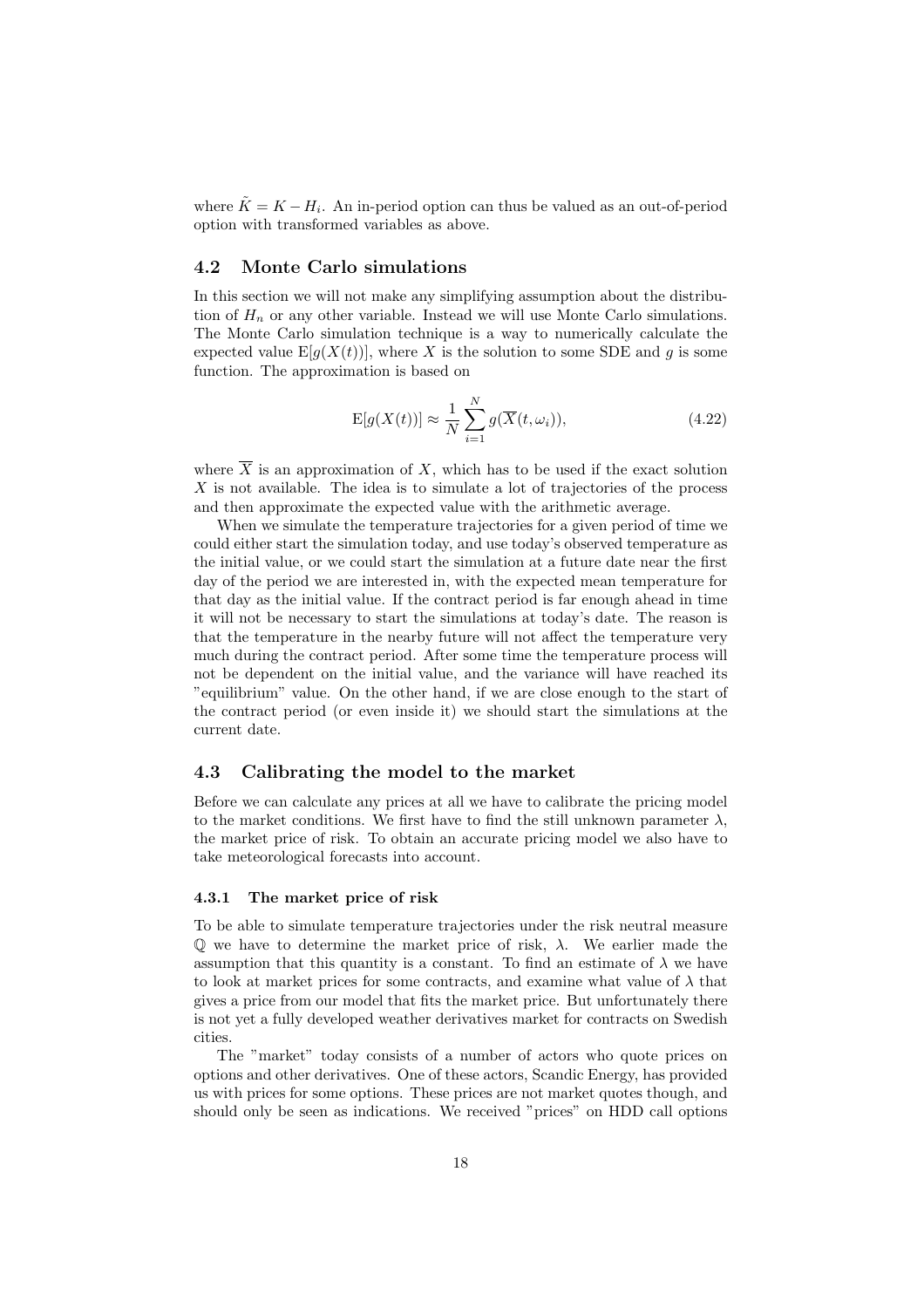| Parameter       | Option I       | Option II      |  |
|-----------------|----------------|----------------|--|
| Weather station | Bromma Airport | Bromma Airport |  |
| Index           | <b>HDD</b>     | <b>HDD</b>     |  |
| Type            | Call           | Call           |  |
| Period          | January 2001   | February 2001  |  |
| Strike          | $600$ HDDs     | $540$ HDDs     |  |
| Nominal         | 1 SEK/HDD      | 1 SEK/HDD      |  |
| Max payout      | <b>200 SEK</b> | <b>200 SEK</b> |  |

for January and February. The specifications of these contracts are listed in Table 2. The premiums, in the beginning of December 2000, for option I and

Table 2: The specifications of two HDD options.

II were 25 SEK and 45 SEK, respectively. Using the model presented here we obtain, with  $\lambda = 0$ , prices at about 29 SEK for both contracts. Thus we can conclude that the contracts were not "priced" using the same market price of risk. The price 25 SEK of option I would correspond to a negative value of  $\lambda$ , and the price 45 SEK of option II corresponds to  $\lambda \approx 0.08$ . Without any deeper knowledge of the temperature forecasts (in December) for January and February it is difficult to explain the big difference in the prices of these options. The strike levels are both set close to the expected value of  $H_n$  for the two periods, and the temperature variations during February are historically smaller than during January.

Although these results contradict the assumption made earlier that the market price of risk is constant, we will use this assumption in lack of better information. Pricing a derivative in an incomplete market is pricing a derivative in terms of the price of some benchmark derivative. So we now decide to use option II in Table 2, with the price 45 SEK, as our benchmark derivative. It would have been interesting to look at prices of contracts in the future, for example during some summer month. But unfortunately there are not yet any contracts traded in Sweden during other periods than the winter.

#### 4.3.2 Using forecasts

So far we have determined prices without taking any meteorological forecasts into account. We could say that these prices hold at times long enough before the contract period starts. Meteorologists usually say that temperature predictions more than a week or so in advance are not very significant. However, they are often able to make some sort of rough long term forecasts which can give a hint if it during a certain period will be warmer or cooler than normal.

Therefore, when we want to find the price of a contract at a date sufficiently close to the start of the contract period, we must adjust our model of the temperature. This adjustment can be made in several different ways. For example, if we believe that the temperature will be higher than normal, during the contract period, we would increase the parameter  $A$  in the model  $(3.8)$ . This will lead to an increased mean temerature, and thus a decreased value of  $H_n$ , for the period. Other ways to incorporate meteorological data into the pricing model could be to change the variation  $\sigma$ , or the amplitude C.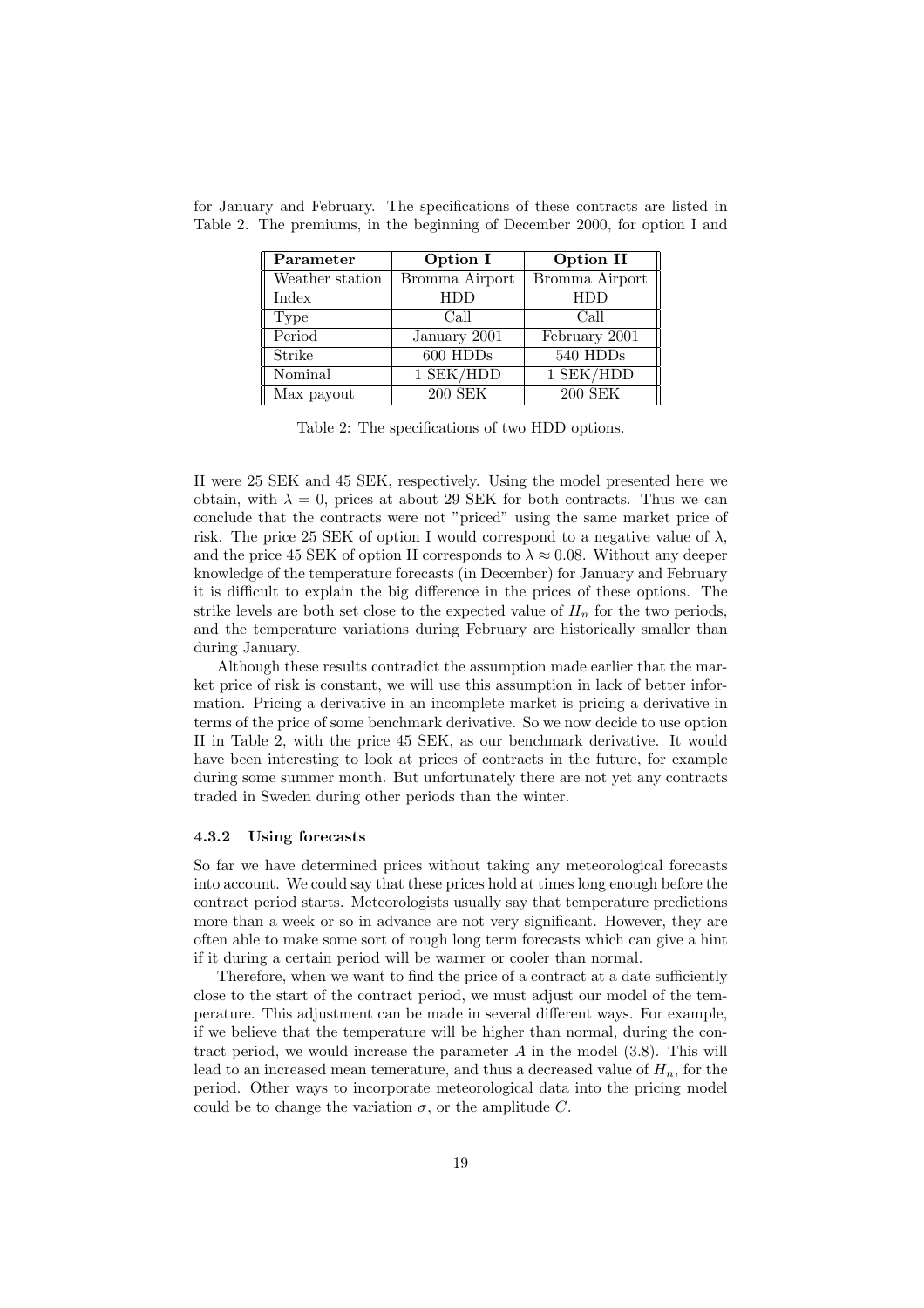One way to use the existing meteorological expectations is to look at prices on the so called swap (forward) market. The EnronOnline website<sup>2</sup> quotes prices on HDD swaps for different terms. As an example, in the beginning of December the bid/offer prices of HDD swaps for January and February were 592/603 HDDs and 540/550 HDDs respectively. Thus we should adjust the model so that we get a mean value at about 600 HDDs for January and about 545 HDDs for February. The simplest way to do this is to change the parameter A.

This procedure is analogous to the method of fitting an interest rate model to the initial term structure.

# 5 Results

In this section we will calculate prices of some contracts, and compare the approximation formula with the Monte Carlo simulation method. We used 20000 sample paths for the Monte Carlo simulations.

The prices of the three different options listed in Table 3 have been calculated. The options are similar to those listed in Table 2, and they are priced in

| Parameter       | Option I       | Option II      | Option III     |
|-----------------|----------------|----------------|----------------|
| Weather station | Bromma Airport | Bromma Airport | Bromma Airport |
| Index           | <b>HDD</b>     | <b>HDD</b>     | <b>HDD</b>     |
| Type            | Call           | Call           | Call           |
| Period          | February 2001  | February 2001  | March 2001     |
| Strike          | $525$ HDDs     | $560$ HDDs     | 480 HDDs       |
| Nominal         | $1$ SEK/HDD    | $1$ SEK/HDD    | 1 SEK/HDD      |

Table 3: The specifications of three degree-day options.

terms of the price of option II in Table 2. Note that we have omitted the maximum payouts. These options are just some examples of derivatives whose price we could calculate, but they are probably quite similar to the options which can be traded in the market.

The resulting prices (in SEK) obtained, in the beginning of January, by Monte Carlo simulations and by the approximation formula are listed in Table 4.

| Method      | Option I |         | Option II   Option III |
|-------------|----------|---------|------------------------|
| Formula     | 55.7     | 33.0    | 64.4                   |
| Monte Carlo | 56.1     | 32.4    | 64.1                   |
| Difference  | $-0.7\%$ | $1.9\%$ | $0.5\%$                |

Table 4: The prices of the options in Table 3.

Since the prices obtained are based on the price indication of a benchmark derivative it is not interesting to know whether the actual price of some option

<sup>2</sup>http://www.enrononline.com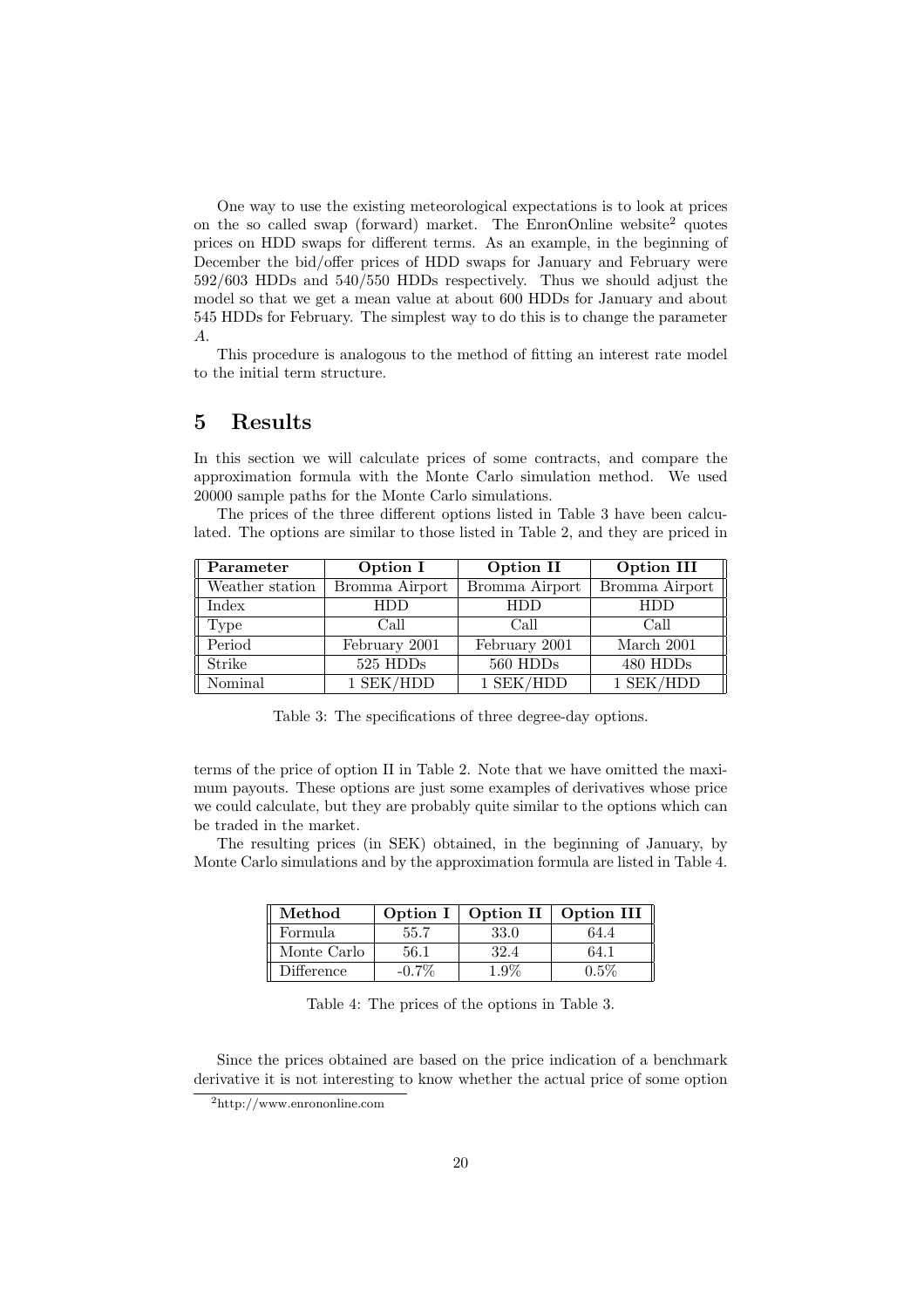is 55.7 or 55.8. The prices obtained here are very dependent on the choice of the parameter  $\lambda$ . What is interesting to notice is that there seems to be a good fit between the results obtained from the Monte Carlo simulations and from the approximation formula. The results obtained, and our experience gained while working with the model, indicate that the fit is better the more in-the-money the option is.

# 6 Conclusion

There are several things that could be done to improve the pricing model that has been presented here. Perhaps the most important issue when pricing weather derivatives is to have a good model for the weather. The temperature model used here is of course a simplification of the real world, even though it seems to fit quite well the temperature data. One way to make the temperature model developed here even more realistic could be to use some more sophisticated model for the driving noise process. One could study historical data series and try to find some pattern of how the volatility is changing. Perhaps a model including stochastic volatility would be more realistic. To find a better model for the temperature one should perhaps consider larger models of the climate, in which the temperature is only one of several different variables. With the development of better models of the climate together with faster computers, the experts will probably be able to make more significant long term forecasts, which would be of great importance for the pricing of weather derivatives. As the market grows i.e. when there are real time prices to observe on the market, one could probably find a better structure for the market price of risk.